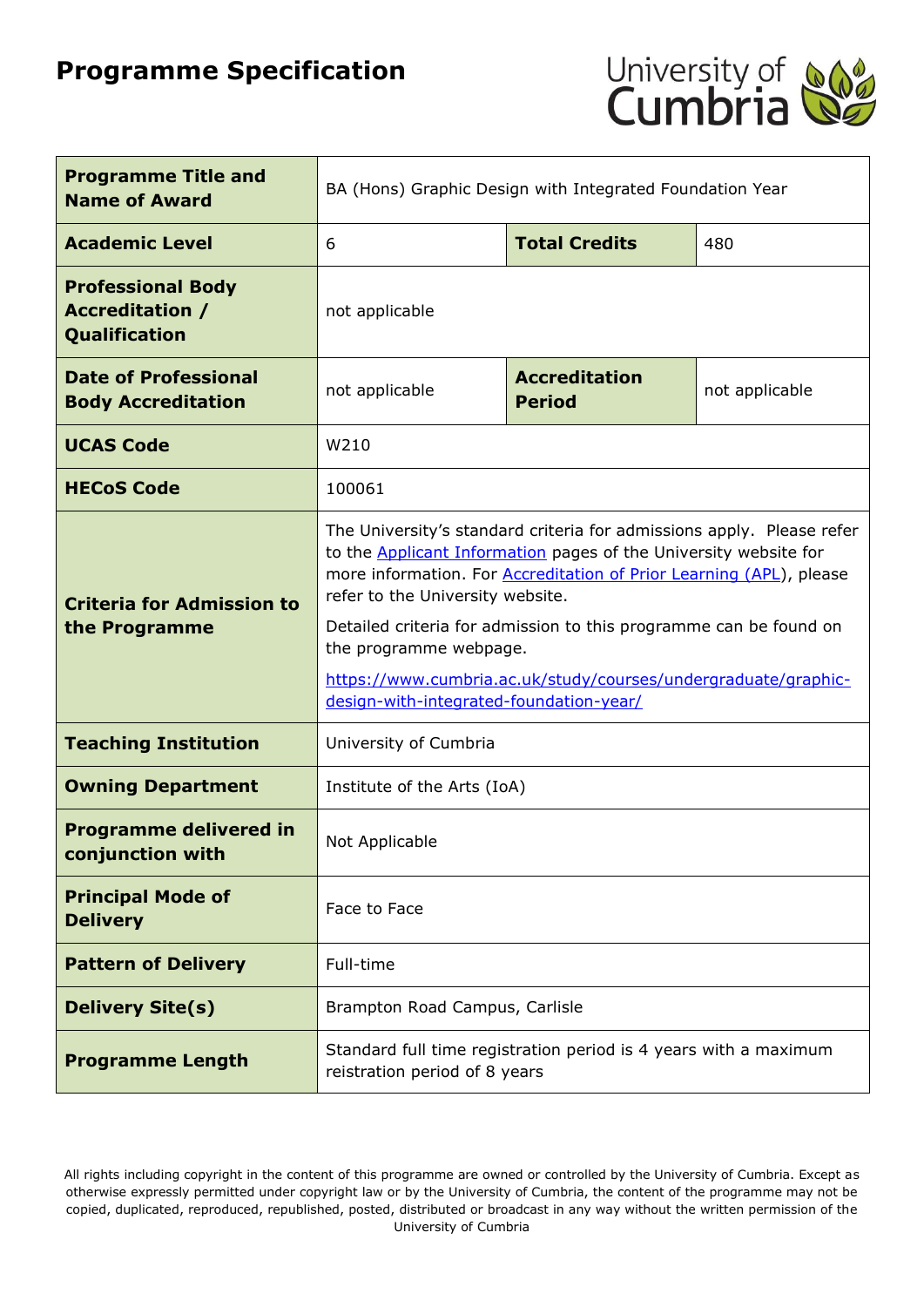| <b>Higher Education</b><br><b>Achievement Report</b><br>(HEAR) | Upon successful completion of this programme you may receive a<br>Diploma Supplement/Higher Education Achievement Report (HEAR). |  |
|----------------------------------------------------------------|----------------------------------------------------------------------------------------------------------------------------------|--|
|                                                                | You may be awarded one of the following Exit Awards if you fail to<br>achieve the requirements of the full programme.            |  |
|                                                                | FdCert Graphic Design (120 credits)                                                                                              |  |
| <b>Exit Awards</b>                                             | Cert HE Graphic Design (240 credits)                                                                                             |  |
|                                                                | Dip HE Graphic Design (360 credits)                                                                                              |  |
|                                                                | BA Graphic Design (420 credits)                                                                                                  |  |
| <b>Period of Approval</b>                                      | August 2019 - July 2025                                                                                                          |  |

# **Cumbria Graduate Attributes**

Throughout your studies, you will be provided with the skills and knowledge relevant to the global workplace. All successful graduates of the University of Cumbria will be:

- Enquiring and open to change
- Self-reliant, adaptable and flexible
- Confident in your discipline as it develops and changes over time
- Capable of working across disciplines and working well with others
- Confident in your digital capabilities
- Able to manage your own professional and personal development
- A global citizen, socially responsible and aware of the potential contribution of your work to the cultural and economic wellbeing of the community and its impact on the environment
- A leader of people and of places
- Ambitious and proud

#### **Programme Features**

The Integrated Foundation Year programme is a specialist 4 year programme designed specifically for those of you that:

- Would benefit from an initial diagnostic phase
- Need to build a portfolio of creative work that meets the level and scope required for the 3 year programme
- Haven't achieved the UCAS points tariff for entry onto the 3 year programme

The year is all about gaining experience and confidence that will act as a springboard onto Level 4. When you join us you'll become a valued member of a wide creative community and from the outset, you'll be encouraged to share your ideas, experiences and work with staff, fellow students and, eventually, the wider world. You will have the same access to facilities as any other student in the Institute of the Arts, but with the added advantage of working very closely alondgside illustration,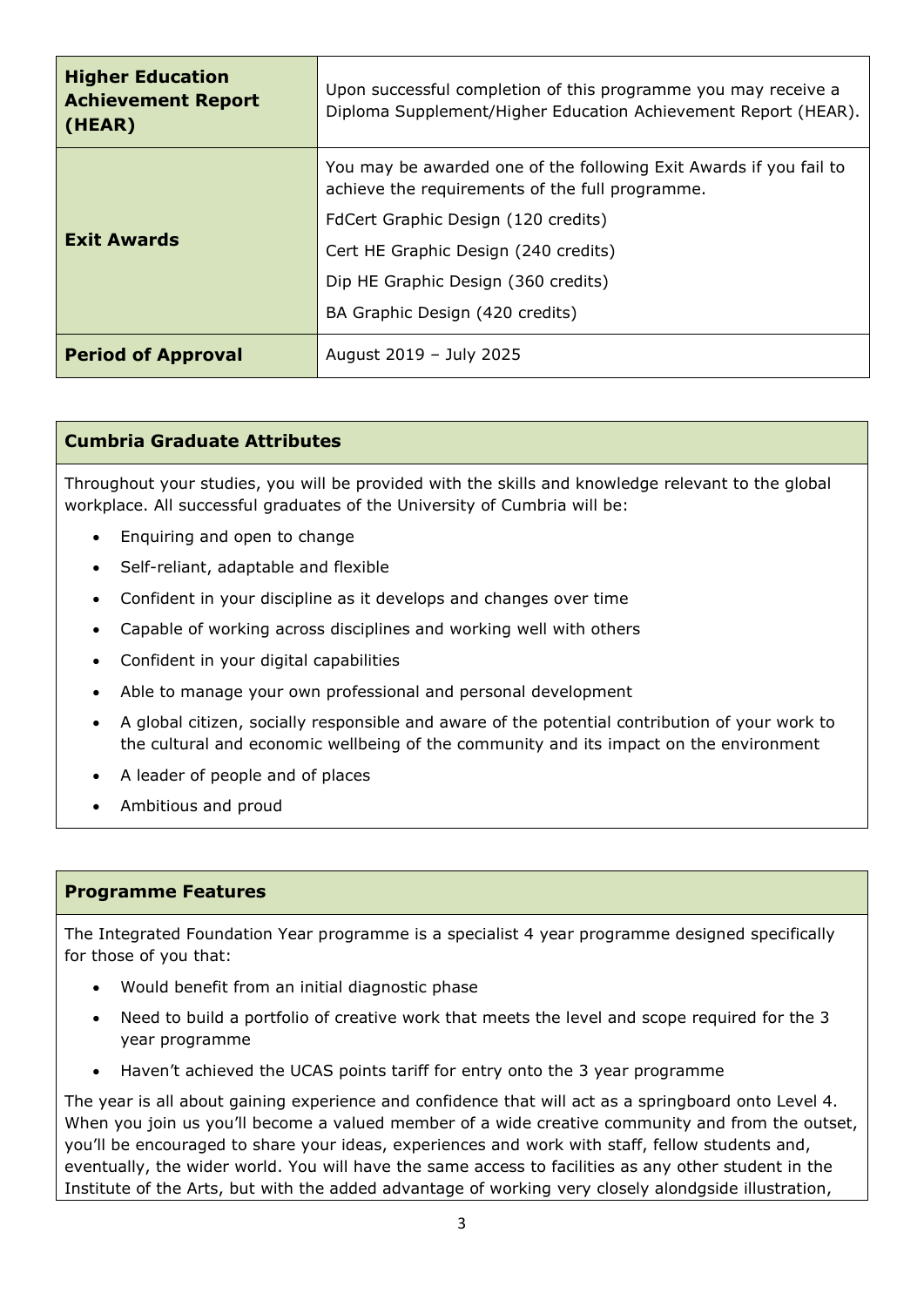fine art and photography IFY students, seeing how different disciplines approach visual enquiry and problem-solving. Gaining practical experience of collaboration at this early stage is a unique feature of the course that mirrors industry practice. Design is rarely a solo occupation!

Our philosophy is that the best way to learn about art & design is to do art & design, so the majority of your work will be practically based, informed by relevant theory and backed-up by inductions into appropriate workshop or resource areas. You'll work with a range of specialist tutors and technical staff who'll guide and support you in building your skills, knowledge and confidence, establishing a wide life-long network of creative colleagues and creating a portfolio of art and design work that will act as a springboard onto the next level of the course. The University of Cumbria has been delivering high quality, inclusive and student-centred Foundation Programme successfully for over 15 years.

Graphic Design was once a profession of fairly narrow specialist fields with little in the way of interplay between them. In the 21<sup>st</sup> Century this has been overturned, things are changing fast and it's all very exciting! However, it does mean that today's designers must be flexible, enabling them to move freely across a wide range of media and disciplines. What links all these disciplines is the ability to connect audiences with ideas, information or products through direct, engaging and memorable visual communications.

The course we've designed for you acknowledges this and aims to help you become a creative, flexible communicator ready to take on the challenges of this continually evolving profession.

Our graphic design course operates from the University's stunning Brampton Road Campus in Carlisle, just to the north of the Lake District National Park and World Heritage Site.

The Campus is devoted to arts, design, culture and creativity, continuing a tradition of art and design education in Carlisle that stretches back nearly 200 years. Today it is a passionate, thriving creative community that encourages collaboration with colleagues across a wide range of other arts disciplines. We have all the advantages of being a University, whilst retaining the atmosphere and spirit of an Art College.

To make the most of these opportunities graphic design class sizes are small, typically between 20 and 25 students in each year. This means that you can have your own workspace along with lots of attention throughout your time at University, enabling us to help you to develop your individual creative personality and achieve your professional ambitions.

The amazing natural environment and busy rural county of Cumbria that we're lucky enough to work and study in is a truly unique feature of the course. It's easy to think of graphic design as an urban discipline, only practiced in the big cities, but nothing could be further from the truth. Not only does our unique location provide creative inspiration and a healthy lifestyle, but also exciting opportunities to work with world-leading businesses across many sectors from the tech industries of the Energy Coast, to retail, tourism, heritage and arts projects.

Also, whilstit's true that our graduates work in design agencies across the UK and beyond – New Zealand, Australia, India, Europe, Scandinavia, USA, etc. – the Internet has made it possible for Cumbrian-based designers to have world-wide reach.

Although we're justifiably proud of our location, it is always beneficial to cultivate a wider world view, after all graphic design operates in a global economy.

Educational visits in the UK and abroad are an enjoyable and effective way of broadening your professional networks, understanding cultural influences, visiting design studios and seeing iconic and brand new work. In recent years we've visited exciting locations such as Berlin, The Netherlands, Barcelona and New York…

Our institutional membership of D&AD (The Design & Art Direction Association) allows us to gauge our work with other Universities in the UK and beyond. There are direct benefits of our membership for you too, like reduced entry fees into D&AD's student awards competiton, 'New Blood'; or the opportunity, at the end of the course, to exhibit alongside your colleagues at the 'New Blood'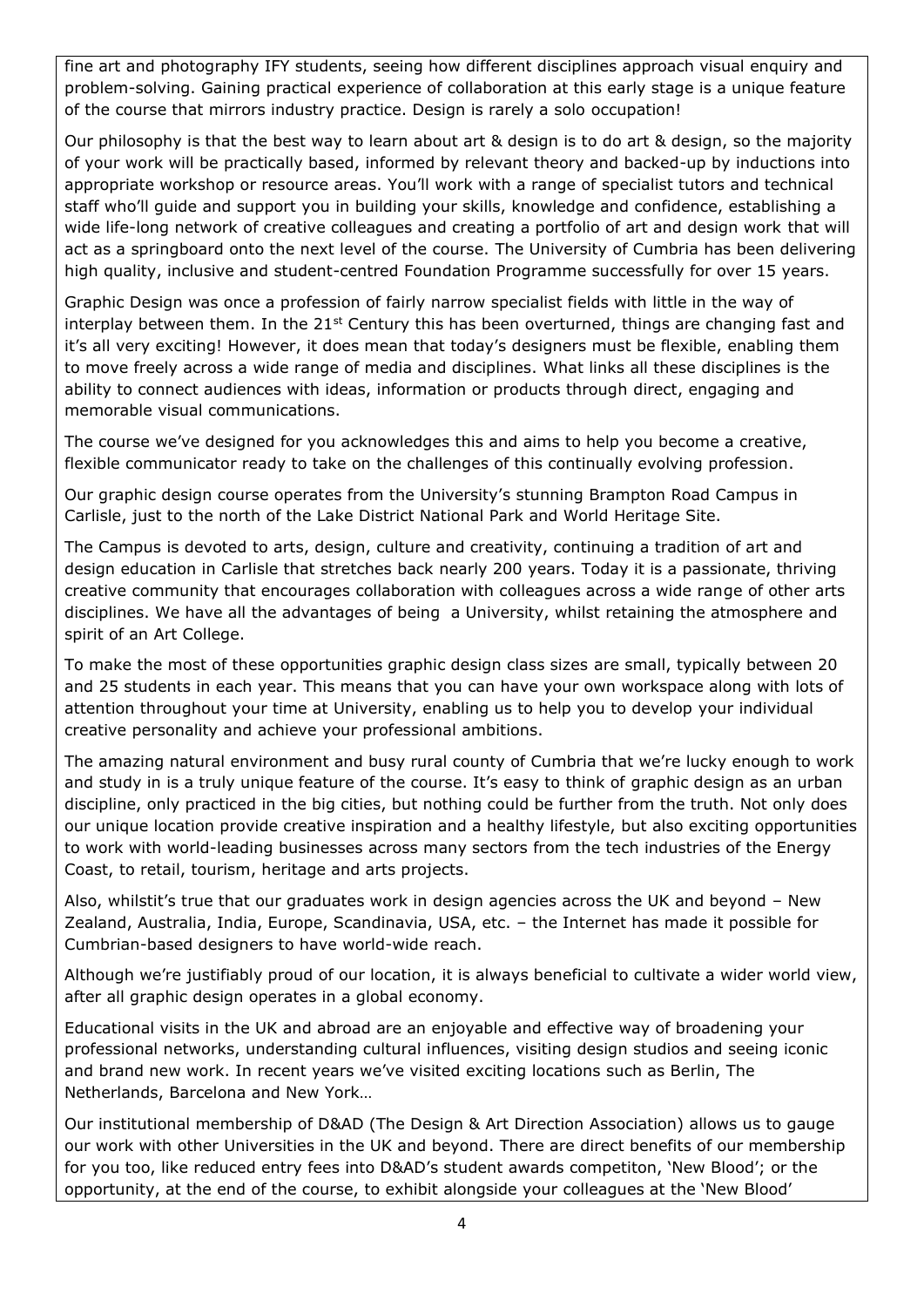graduate show in London. You will be invited to attend any external events generated by the academic team and have access to every member of the academic team on every level of your degree.

When appropriate, we'll encourage you to test your skills in other competitions too; for instance, iSTD (International Society of Typographic Designers) or YCN (Young Creative Network) briefs. It's a great way of keeping yourself sharp and up-to-date in this very competitive field!

Overall, the course aims to provide opportunities for you to develop the skills, knowledge and above all confidence, to make appropriate and relevant choices regarding your future career development. Right now you probably have your sights firmly fixed on a career in graphic design. Perhaps, eventually, you want to work as freelance or even run your own design business? So, it shouldn't be surprising that many of our graduates have gone on to to do exactly that, forging successful careers in the field of graphic design. And, when you graduate, we expect that you too will have the passion, skills and knowledge to be able to make the move into industry or Masters level study with confidence.

# **Level 4**

In Level 4 you'll gain fundamental knowledge and practical experience of visual communication, the building blocks of visual language and professional attitudes and practices.

When you join us you become part of a creative community and from the outset, you will be encouraged to share your ideas, experiences and work through discussion with tutors and fellow students. A distinctive feature of the graphic design course is that, initially, you will work closely with Level 4 illustrators exploring the fundamental principles of visual communication and many of the core principles and considerations are shared between the two disciplines, for instance; colour theory and application, traditional and digital media, development processes, presentation skills, etc.

Through these practical projects, you'll also be introduced to the range of workshop/resource areas at the Brampton Road campus, e.g. printmaking, 3D workshops, audio-visual, etc.

As well as visual communication skills, you will also develop the personal management, interpersonal and team working skills that will help you to deal with the challenges of the exciting, fast-changing industry that you're a part of during and after life as a student.

From Level 4, Semester 2 onwards your learning – research, practical project work, professional development and software skill requirements will become ever more specialised and industryfocused. This enables you to develop specialist skills and understanding in such diverse areas as typography, editorial and book design, branding and identity, packaging, motion graphics, exhibition design, etc.

**Level 5** is focused on applying the knowledge and skills you've gained to a series of design challenges. Testing and refining your design and personal management skills in a number of scenarios will give you confidence in your abilitiy to tackle unfamiliar challenges. As your confidence grows through experience you'll begin to develop your own, personal stands of interest or specialism.

Your tutors bring a wide range of design experience to the course, but we all have particular expertise and interests in typography, editorial/publishing, corporate identity and branding work. We put great emphasis on knowledge, passion and enjoyment and showing you how they can be used to make memorable, meaningful design. And, we are firm believers that 'great' graphic design requires a 'great' idea and 'great' type!

You will also work with a range of visiting lecturers and travel to relevant exhibitions, while live projects and competition work will give you opportunities to build your confidence and test your knowledge and skills on a wider audience.

Externally set live projects are a very important feature of the course and have developed fruitful partnerships with local enterprises. A good example of this includes our ongoing collaboration with a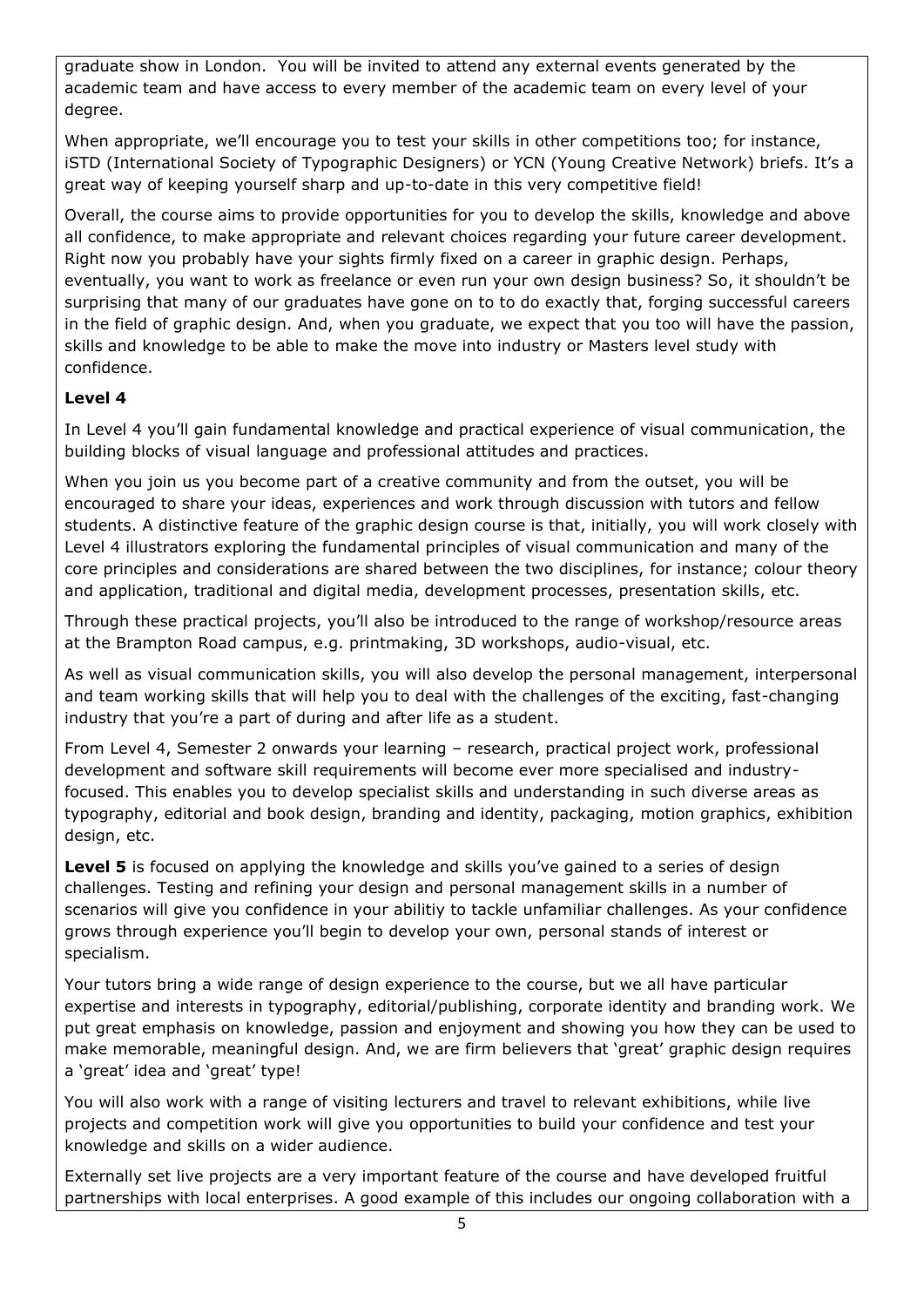local craft brewery, and retailer who challenge us to design labelling for a range of limited edition beers which are then sold online and in shops from Cumbria to the south-west of the UK. Other recent live projects have required us to produce websites, packaging, promotional material, branding and editorial design work.

Although work-placement is not an assessed part of the programme, a period of time in industry is extremely valuable in developing your professional understanding and confidence. With that in mind we encourage and support you in finding appropriate industry experience, ideally at the end of Level 5. Where and when are largely dependent on your professional interests and the availability of a placement, but we're here to help you formulate, refine and craft your pitch.

Around this time, you're also looking at all aspects of freelance practice – from '*how to get work*' to '*how do I get paid for the work*' to '*the tax man wants how much!*'. It might seem a little daunting now, but by the time you get there, you'll be raring to go!

Our small group sizes mean that as you progress, you'll be able to define an ever more personal route of supported study until, ultimately, you become the kind of designer you want to be.

This flexibility is most evident in **Level 6** where all of the skills, knowledge and confidence you have developed so far is brought together to produce a portfolio of design work that showcases your talents. With your career aspirations or personal research interests in mind, you'll have a high degree of freedom in choosing what type of work you want to develop.

You'll become ever more independent as the year progresses.

By this time you'll be preparing for progression – life after you finish your degree – seeking work or preparing for Masters or Postgraduate study. Much of your professional practice will be focused on that exciting step.

Level 6 ends with the Graduate Show, a visual celebration of our work together.

To summarise, on the course you will:

- develop an appreciation of the key theories and contexts that influence graphic design today
- develop a portfolio of graphic design work that demonstrates your understanding, visual skills and critical judgement
- work on industry-led briefs enabling you to develop autonomy, creativity and professionalism
- develop a range of industry standard skills: problem identification, idea generation, design development, typography, layout, 3-Dimensional graphics, motion graphics, digital artwork, print and digital production methods, presentation skills, etc.
- be encouraged to be imaginative and innovative in your use of technology
- be encouraged to be critical and analytical in your approach graphic design problem-solving
- be encouraged to explore and develop your own visual vocabulary as a professional designer through an exploration of ideas, techniques and the practical application of theory
- undertake group projects which simulate the workflow of a professional studio,
- be given the chance to attend relevant research related trips in the UK or abroad
- have support in securing and undertaking a period of work experience
- develop the skills and attitudes necessary to become into a life long learner with critical interpersonal skills, a professional team working practitioner with analytical and contextual reflective abilities

On completion of the course you will:

• have developed the work ethic to be an autonomous creative professional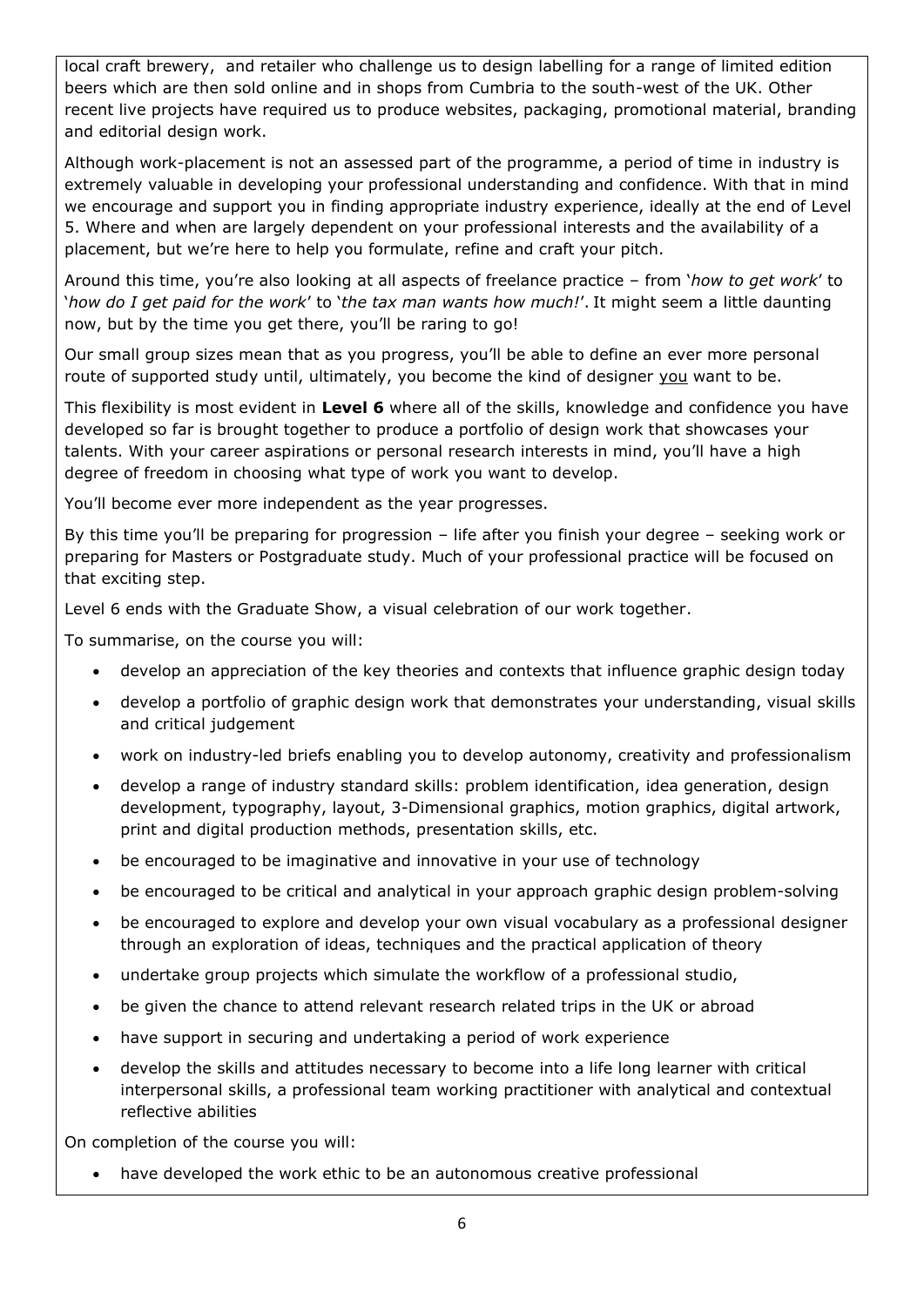- demonstrate knowledge, imagination and innovative in your use of technology
- have critical and analytical skills in your approach to graphic design problem-solving
- refined and enhanced your individual visual approach to graphic design
- have developed interpersonal skills, professional team working practices
- have the opportunity to study at Masters level

This programme fully supports the mission of the University of Cumbria as:

- The programme is fully committed to inclusivity and accessibility.
- The programme will promote an environment where diversity is celebrated and inventiveness flourishes.
- The programme delivers accessible lifelong learning opportunities.
- The programme will inspire you to achieve your potential by providing progressive teaching in an innovative and flexible learning environment which encourages independent thinking.

# **Aims of the Programme**

The overall aims of the Programme are:

- 1. To develop the inter-disciplinary knowledge, academic, personal and professional, practical and technical skills required to successfully study Art and Design in higher education.
- 2. To develop knowledge and understanding of the multi-disciplinary and interdisciplinary theory and practice in the context of Art and Design.
- 3. To enable you to develop as a creative individual with the capacity for independent judgement, initiative, innovation, flexibility, ambition and with a responsible awareness of the social, cultural and ethical contributions of your work.
- 4. To enable you to make appropriate use of developing technologies and develop your digital capabilities to communicate effectively as a socially responsible global citizen.
- 5. To encourage you to work across disciplines and with other people, be open to new ideas, responsive to change and evolve in relation to the developments in graphic design practice.
- 6. To encourage you to develop confident, imaginative and creative approaches to problem solving through enquiry, research, understanding, and the use of critical judgement.
- 7. To develop appropriate self-reflective approaches to research, analysis, production and presentation.
- 8. To develop the skills, knowledge and personal/professional confidence that will enable you to identify, generate and access opportunities in industry, or in continuing education.
- 9. To enhance, through increased opportunities for student centred learning, qualities of personal initiative, self-motivation, management and self-discipline.
- 10. To enable you to acquire, practice and synthesise practical skills and theory to produce effective graphic design work.

#### **Level Descriptors**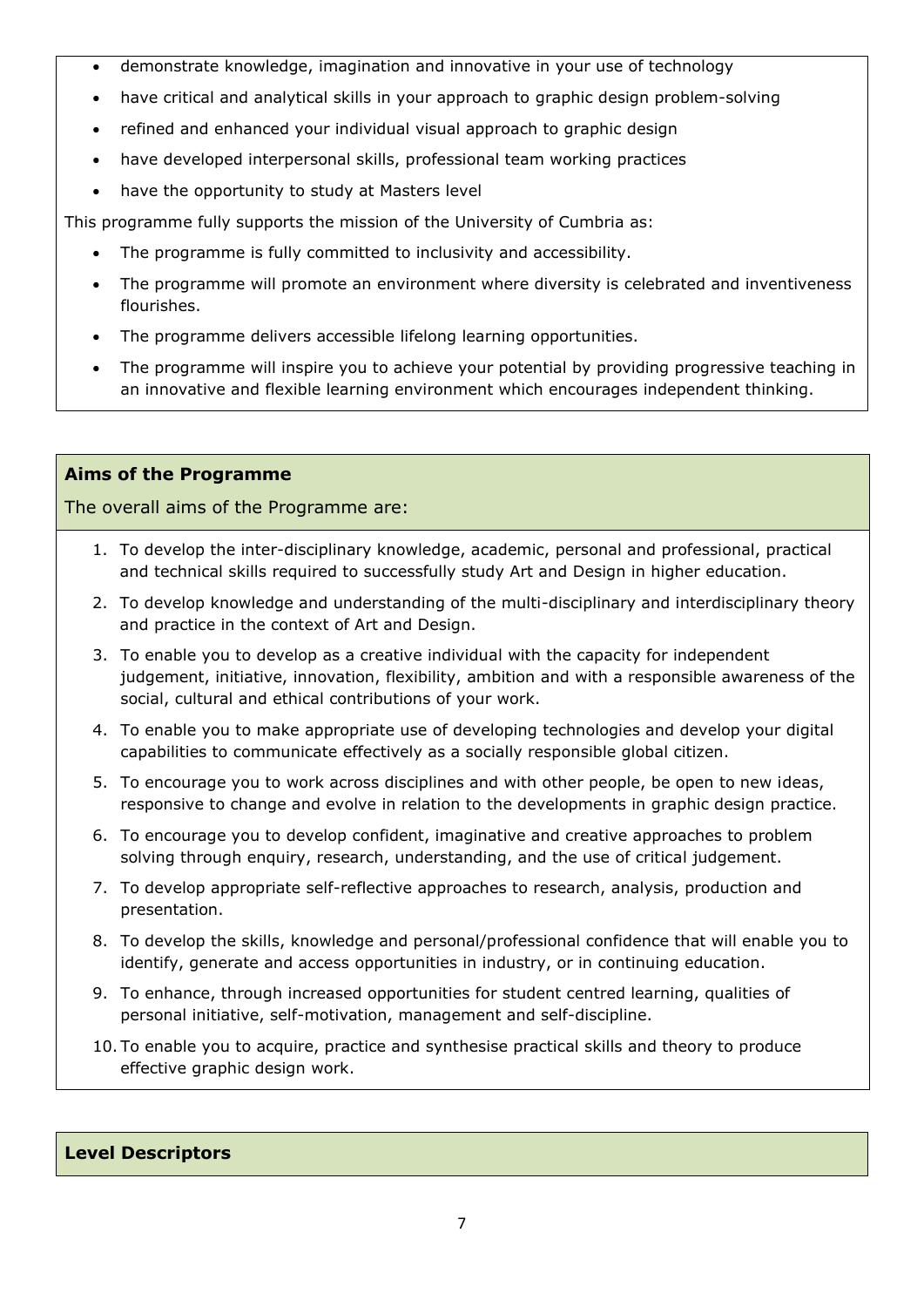Level Descriptors describe in general terms the expected outcomes you will achieve at each level of study as you progress through your programmes. They describe the relative demand, complexity, depth of learning and learner autonomy associated with a particular level of learning and achievement. The University's Level Descriptors are aligned to the national Framework for Higher [Education Qualifications](http://www.qaa.ac.uk/Publications/InformationAndGuidance/Pages/The-framework-for-higher-education-qualifications-in-England-Wales-and-Northern-Ireland.aspx) (FHEQ) and are a key mechanism for ensuring the academic standards of the University's provision.

At Level 3: (Usually Year 0 undergraduate), you will be able to:

- Recognise the breadth of the field of study and apply the skills of manipulation of knowledge to make informed judgements within routine contexts and with guidance.
- Begin to work beyond defined contexts
- Apply established approaches to solving well defined problems, showing emerging recognition of the complexity of associated issues and communicate outcomes effectively in an appropriate format
- Within a defined context and under guidance, evaluate personal and workplace experience and manage information and data from a range of sources appropriate to the field of study.

At Level 4: (Usually Year 1 undergraduate), you will be able to demonstrate that you have the ability:

- To apply a systematic approach to the acquisition of knowledge, underpinning concepts and principles and deploy a range of subject specific, cognitive and transferable skills.
- Evaluate the appropriateness of different approaches to solving well defined problems and communicate outcomes in a structured and clear manner.
- Identify and discuss the relationship between personal and work place experience and findings from books and journals and other data drawn from the field of study.

At Level 5: (Usually Year 2 undergraduate), you will be able to demonstrate that you have the ability:

- To apply and evaluate key concepts and theories within and outside the context in which they were first studied.
- Select appropriately from and deploy a range of subject-specific, cognitive and transferable skills and problem solving strategies to problems in the field of study and in the generation of ideas effectively communicate information and arguments in a variety of forms.
- Accept responsibility for determining and achieving personal outcomes.
- Reflect on personal and work place experience in the light of recent scholarship and current statutory regulations.

At Level 6: (Usually Year 3 undergraduate), you will be able to demonstrate that you have the ability:

- To critically review, consolidate and extend a systematic and coherent body of knowledge.
- Critically evaluate concepts and evidence from a range of resources.
- Transfer and apply subject-specific, cognitive and transferable skills and problem solving strategies to a range of situations and to solve complex problems.
- Communicate solutions, arguments and ideas clearly and in a variety of forms.
- Exercise considerable judgement in a range of situations.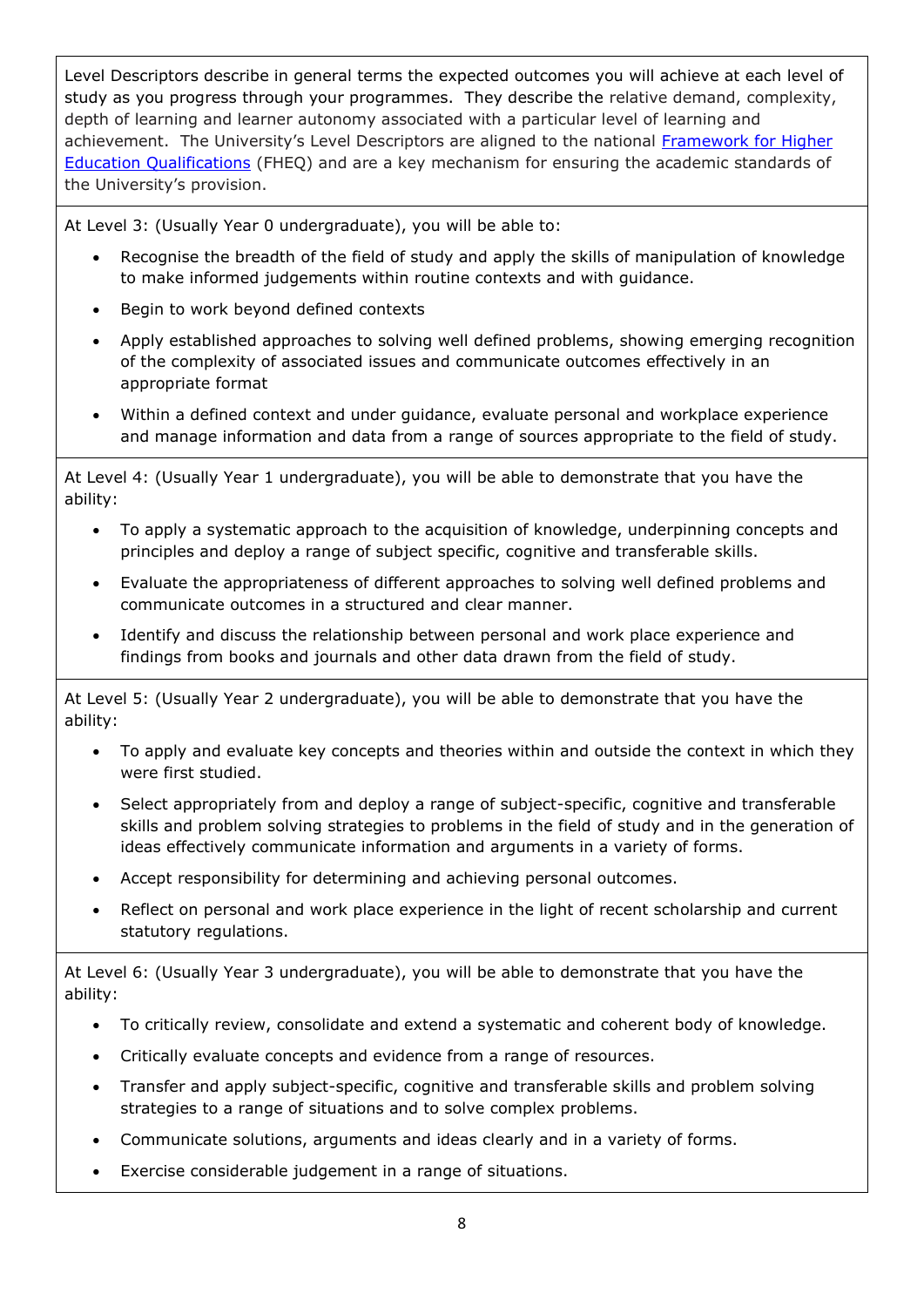- Accept accountability for determining and achieving personal and group outcomes.
- Reflect critically and analytically on personal and work place experience in the light of recent scholarship and current statutory regulations.

# **Programme Outcomes – Knowledge and Understanding**

The programme provides opportunities for you to develop and demonstrate the following:

#### **After 120 credits of study (FdCert) you will be able to demonstrate (knowledge and understanding):**

**K1.** Knowledge of theories, models, concepts and principles relevant to the study of Art and Design;

**K2.** An ability to apply theory to contemporary issues and settings associated with Art and Design;

**K3.** An awareness and understanding of how meaning is created and communicated across a variety of Art and Design forms.

# **After 240 credits of study (CertHE) you will be able to demonstrate:**

**K4.** Your understanding of the design process and imagination in the conception, development, production and presentation of graphic design artefacts

**K5.** Knowledge of visual communication theory – message, tone of voice, artefact

**K6.** Knowledge of the historial contexts that have influenced the development of graphic design

#### **After 360 credits of study (DipHE) you will be able to demonstrate:**

**K7.** Knowledge of the ethical, legal and moral contexts and frameworks that apply to graphic design projects.

**K8.** A critical appreciation of the roles of client, audience and designer

**K9.** Knowledge of the social, political and technological contexts that have influenced the development of graphic design

**K10** Knowledge of print and on-screen production processes

**K11.** Knowledge of the principles, behaviour and dynamics of working in a team

# **After 420 credits of study (BA) you will be able to demonstrate:**

**K12.** Your understanding of the principles and practice of problem identification and project management

**K13.** Knowledge of a variety of sources for research and the conventions and formats for presentation of academic research

**K14.** Knowledge of a range of methods and technical skills to present your creative work to the client and others involved in the development and production process

# **After 480 credits of study (BA Hons) you will be able to demonstrate:**

**K15.** An autonomous, creative and professional approach to graphic design projects

**K16.** Autonomous critical evaluation skills in the resolution of creative work

**K17.** Critical interpersonal skills, professional team working practitioners with analytical and contextual reflective abilities.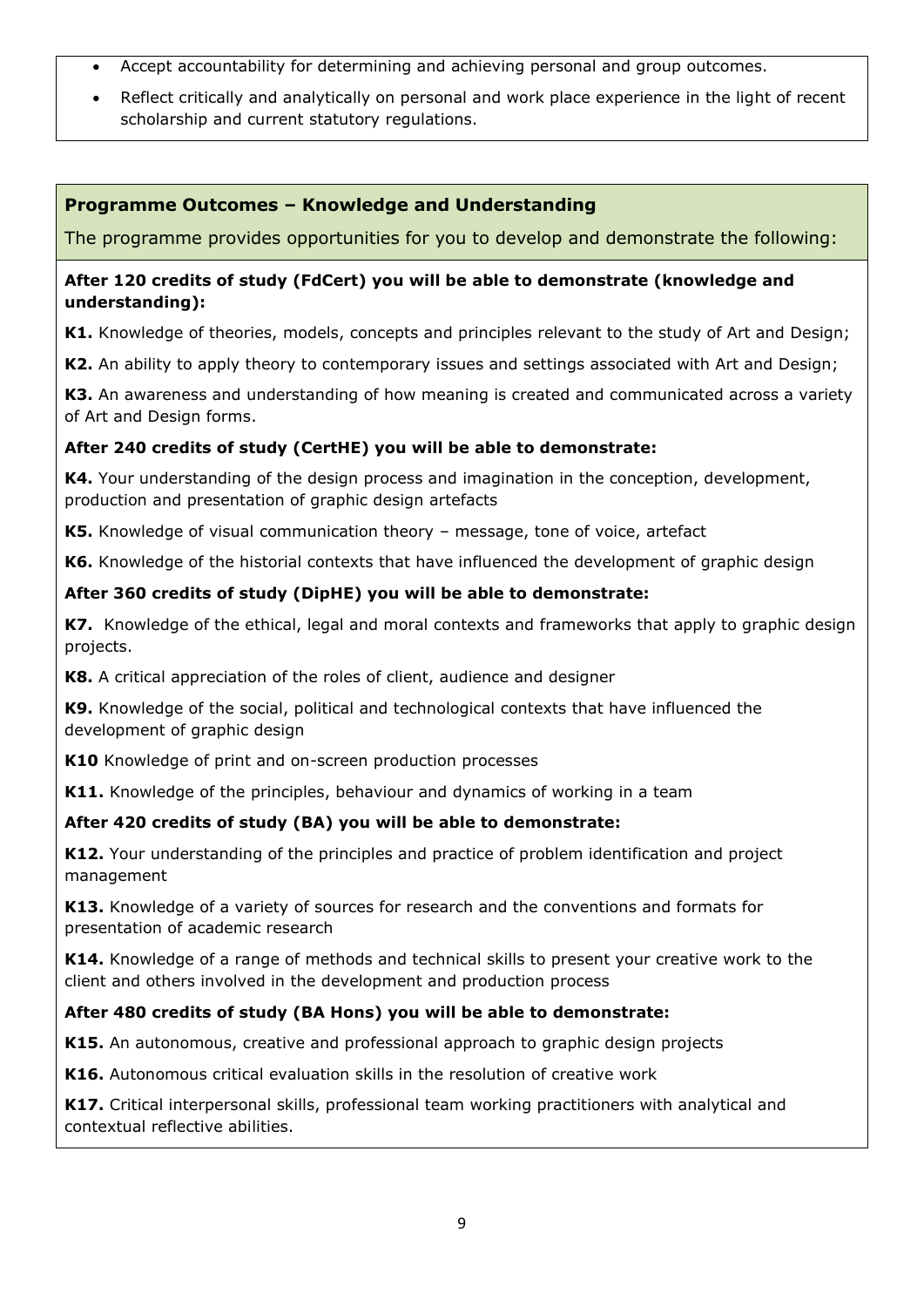# **Programme Outcomes – Skills and other Attributes (including Employability Skills)**

The programme provides opportunities for you to develop and demonstrate the following:

# **After 120 credits of study (FdCert) you will be able to (skills):**

**S1.** An understanding of the academic, personal and professional skills needed to succeed in higher education

**S2.** Specific skills, techniques and competencies needed to work across a range of stakeholders and contexts

# **After 240 credits of study (CertHE) you will be able to demonstrate:**

**S3.** Your ability to respond appropriately to a design brief by visualising a range ideas and making informed value judgements about their effectiveness

**S4.** Your ability to develop your ideas though a process of open-minded experimention and critical evaluation

**S5.** Personal organisation, time management skills and taking responsibility for your own learning

**S6.** Your ability to research a given topic and to present your findings in written, verbal and visual formats

# **After 360 credits of study (DipHE) you will be able to demonstrate:**

**S7.** Your ability to respond creatively and systematically to a wide range of design problems using your individual visual voice to create original graphic design work

**S8** Effective verbal, visual and written communication skills with those involved in the design and production process

**S9.** Effective verbal, visual and written presentation skills

**S10.** Independent visual research skills

# **After 420 credits of study (BA) you will be able to demonstrate:**

**S11.** A critical understanding of the production processes and how these influence decision-making in graphic design projects

**S12.** Your independent research skills and the ability to formulate a design project proposal

**S13.** Your fluency in a range of industry-standard design software packages

**S14.** Confidence in evaluating and reflecting on your own practice

# **After 480 credits of study (BA Hons) you will be able to demonstrate:**

**S15.** Your ability to think systematically and strategically and to reflect critically and analytically on your own work

**S16.** Your ability to work independently in formulating and resolving graphic briefs

**S17.** Your ability to experiment with and challenge the conventions of form, function and communication

**S18.** Your ablity to apply subject-specific, cognitive and transferable skills and problem solving strategies to a range of situations

# **External and Internal Reference Points**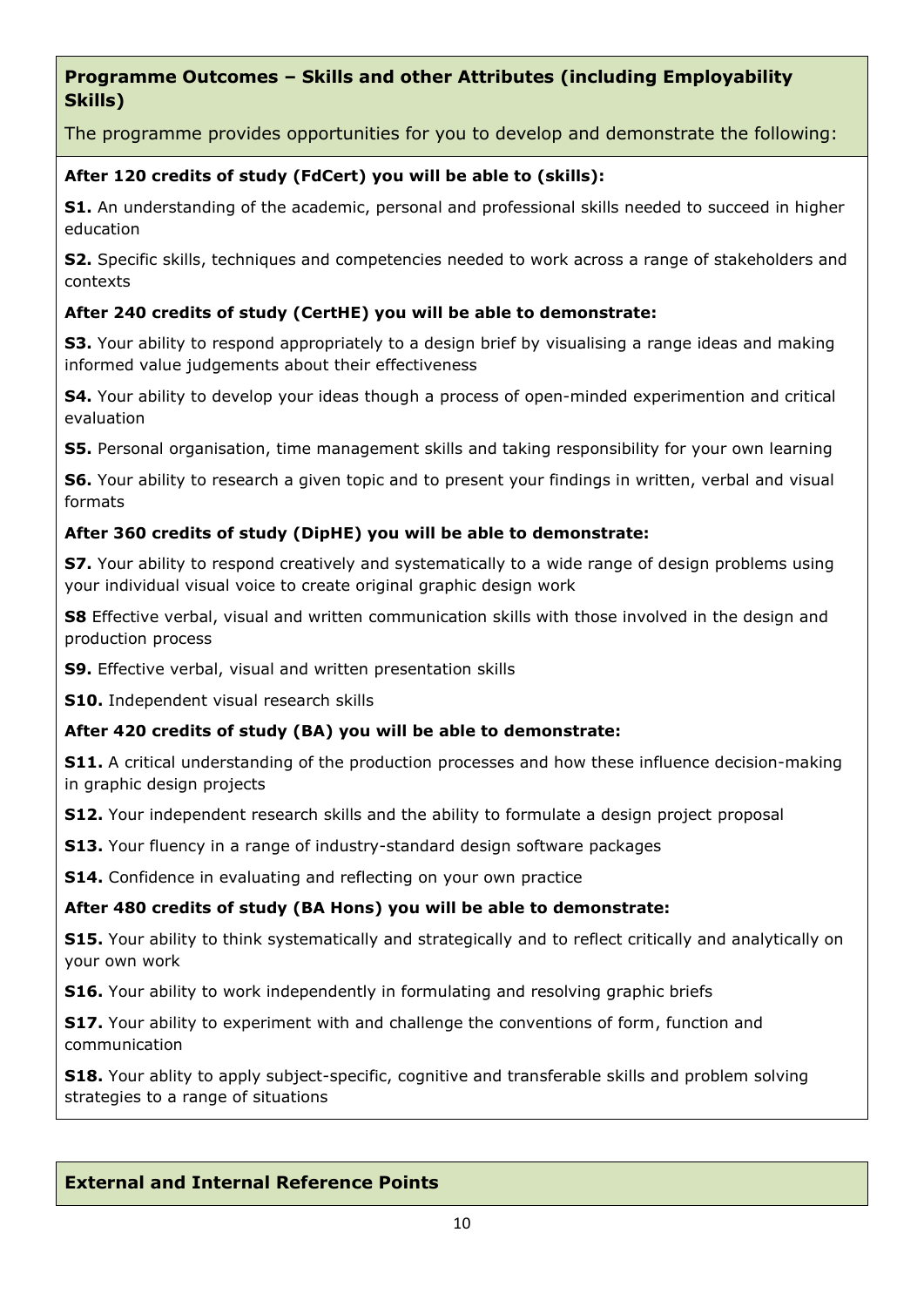The following Subject Benchmark Statements and other external and internal reference points have been used to inform the Programme Outcomes:

QAA Subject Benchmark Statements: Art & Design (Published: February 2017)

[http://creativeskillset.org/creative\\_industries/advertising\\_and\\_marketing\\_communications/job\\_roles](http://creativeskillset.org/creative_industries/advertising_and_marketing_communications/job_roles)

[http://creativeskillset.org/creative\\_industries/publishing/job\\_roles](http://creativeskillset.org/creative_industries/publishing/job_roles)

[Academic Regulations and Academic Procedures and Processes](https://unicumbriaac.sharepoint.com/sites/CL/CorporateLibrary/Academic%20Regulations%202018-19.pdf)

[UoC Vision, Mission and Values](https://www.cumbria.ac.uk/about/organisation/mission-vision-and-values/)

[UoC Corporate Strategy](file://///uoc.local/departments/AQD/QUALITY/QA%20Team/Validation/Validation%20-%20Policy%20and%20Guidance/TEMPLATES/Validation%20document%20set/•https:/www.cumbria.ac.uk/media/university-of-cumbria-website/content-assets/public/vco/documents/communications/publications/CorporateStrategy2015-18.pdf)

[UoC Strategic Plan](https://www.cumbria.ac.uk/about/publications/strategic-plan/)

[UoC Learning, Teaching and Assessment Strategy](https://www.cumbria.ac.uk/media/university-of-cumbria-website/content-assets/public/aqs/documents/LearningTeachingAssessmentStrategy.pdf)

UoC Departmental Business Plan for IoA

# **Graduate Prospects**

As a successful graduate of the BA (Hons) Graphic Design programme you will be able to access a variety of career options. A degree in graphic design becomes a passport to enter an extensive range of careers throughout the creative industries.

According to Prospects\* (2018), six months following graduation, 83.5% of graphic design graduates are in employment, with two-thirds in arts, design or the media. 4.3% continued with further study. These statistics have confirmed to us that employability skills are central to the success of our graduates and so we have embedded the professional skills and working with industry into the programme.

**Transferrable skills** (these skills are valued by most employers)**:**

- Being able to work independently, but also working effectively with others
- Clear communication and good interpersonal skills
- The ability to manage your time effectively
- Innovation, creativity and problem-solving
- Presentation skills
- Self-evaluation
- Technical, research, critical and analytical skills

#### **Progression Routes:**

- Salaried or freelance employment
- Independent freelance graphic design practice
- Setting up your own business
- Postgraduate education: MA, MPhil and PhD level study

#### **Examples of Graphic Design Graduate Destinations:**

- Graphic designer
- Motion graphics designer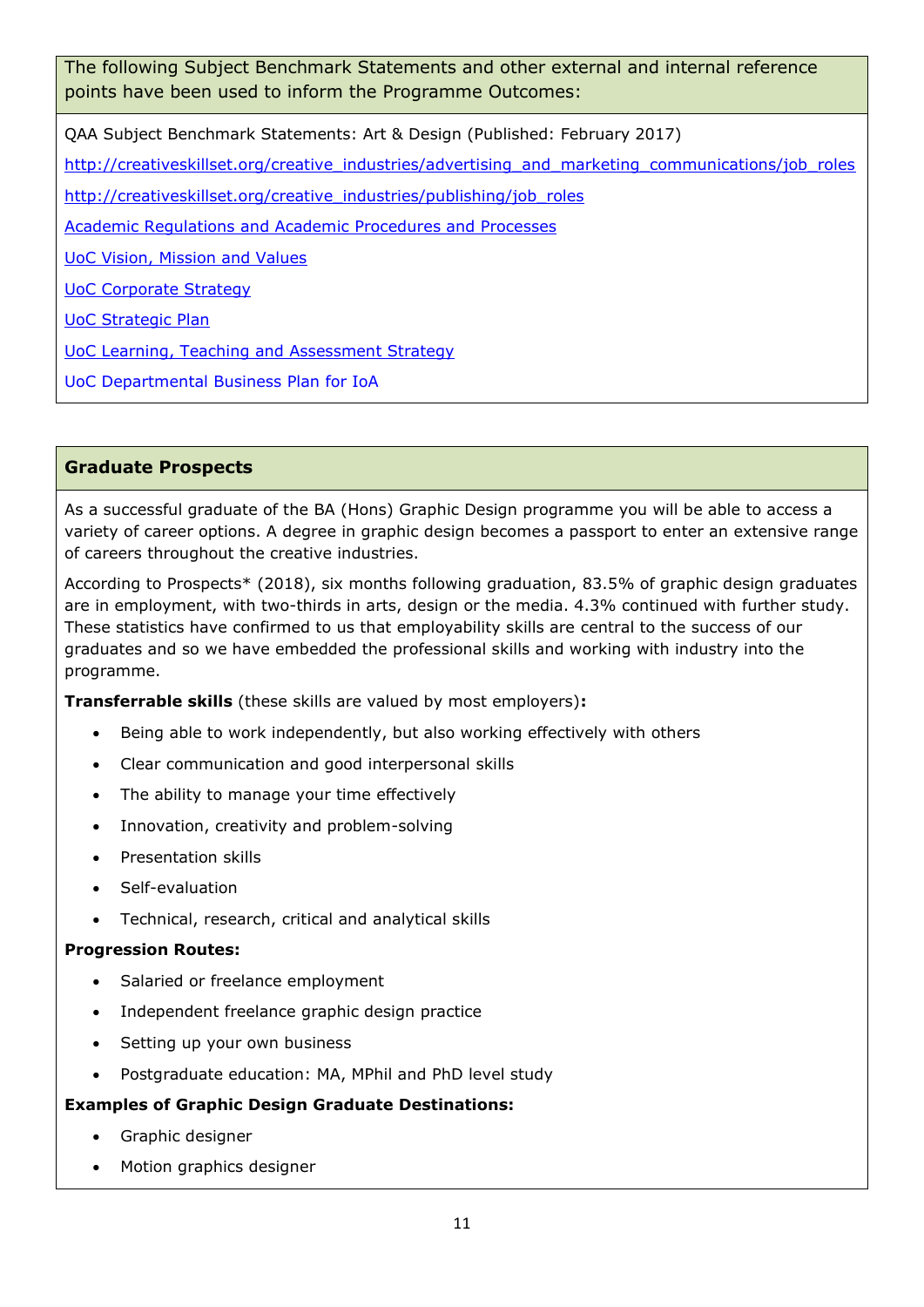- Art director
- Advertising designer
- Packaging designer
- Editorial designer
- Studio assistant
- Brand management
- Exhibition designer
- Website designer
- UX/UI designer
- Animator
- Printmaker
- Event organisation

The scope described by these destinations is testament to the flexibility of the programme that supports all the individual interests of our students. It also speaks to the potential that graphic design holds as a great career choice.

\* <https://www.prospects.ac.uk/careers-advice/what-can-i-do-with-my-degree/graphic-design>

# **Learning, Teaching and Assessment Strategies employed to enable the Programme Outcomes to be Achieved and Demonstrated**

A key feature of this IFY programme is the opportunity, at Level 3, to work closely with a range of specialist creative staff, as well as alongside students studying fine-art, illustration and photography.

By learning as an integrated member of this creative community you will experience, first-hand, the methods and techniques used by other visual practitioners. This will foster an appreciation of how your work fits into the wider world of the visual arts and provide you with greater confidence, knowledge and skills as you progress to Level 4 of the programme.

A distinct feature of studying at the University of Cumbria is that in level 4, you will study two modules with all level 4 students of the Institute of Art. These modules are Cultural Contexts and Collaborative Practice. Cultural Contexts introduces you a range of approaches to reading a diverse range of visual creative arts, and Collaborative Practice is a module where you will work with other students and embark on a problem-solving project practicing professional skills such as leadership, team-working and project management.

Planned collaborative and interdisciplinary learning tapers off towards the end of Level 4 as more specialist skills, knowledge and understanding become the focus of learning and your identity as a graphic designer is nurtured. Collaboration is still encouraged, it is a fact of professional creative life, but the learning is centred on you and the operational contexts graphic designers work within.

Most of your studies will be centred around practical projects that have been designed to not only help you practice and improve visual skills, but also develop your study skills, methods of research, critical and analytical abilities, and your ability to manage your time and plan your work

We use a variety of approaches to learning, teaching and assessment to make sure you develop appropriate concepts, knowledge and skills. These include study skills, research methods, critical and analytical abilities, and your ability to manage your time and plan your work.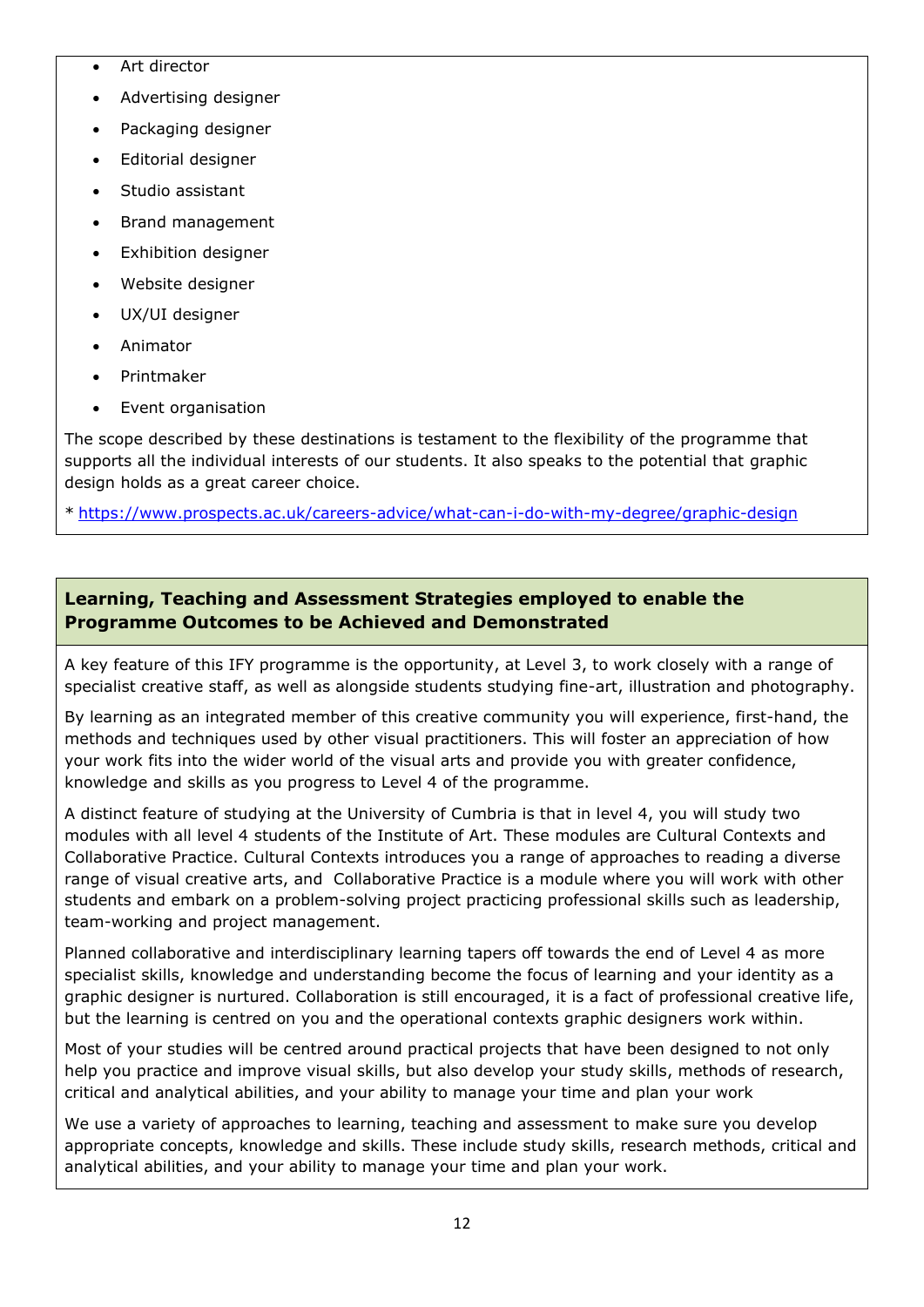You'll be continuously involved in the assessment of your own work and that of your peers; developing the critical, interpersonal and team-working skills that are vital to gaining confidence and independence as a creative practitioner.

A wide range of learning, teaching and assessment methods are used in order to develop work related skills.

- **Tutorials** provide individually tailored feedback to you. They can range from one-to-one to small group situations. They will often be informal sessions conducted in the studio on timetabled taught days. As the course progresses you will be assigned weekly time slots with specialist tutors for more involved and technical feedback reflecting the advanced level at which you are working.
- **Crits** (short for 'critique') lie at the heart of an education in Graphic Design. These take place at the end of a project and will normally comprise a small group of your fellow students, and up to two members of staff, where you will be expected to present your work to the group. The effectiveness of your work and presentation will then be discussed by all present and you will receive a large amount of verbal feedback.
- **Lectures** are used by both studio and theory tutors using a variety of media as support. You will be expected to take notes, ask questions and contribute to any group discussions that ensue.
- **Seminars, Presentation and Discussion** sessions will explore issues in greater depth with both tutor and student-led formats. These will require you to engage in research and background reading and will consider the relation of theory to practice and help develop wide ranging transferable skills.
- **Practical Workshop Sessions** will provide the opportunity for you to develop specialist technical skills and knowledge. They normally take the form of tutor-led studio workshop demonstrations, designed to allow you to focus on, experiment with, develop and personalise specialised skills, media, techniques and concepts.
- **Problem based learning** will comprise the majority of your course programme. Graphic Design and Illustration are, by their very nature, problem-solving disciplines. There will never be only one answer to a specific design problem (normally defined by the *project brief*). You will be expected to work on your own or as part of a small team to find a range of possible solutions. This will involve thorough research, synthesising the information you have discovered and developing and presenting a range of appropriate visual responses.
- **Group work** is very important as Graphic Design and Illustration are collective activities where communication, trust, responsibility and reliability are fundamental requirements. We write projects and tasks that allow you to experience, consider and develop your team-working skills.
- **Projects** are the usual vehicle by which you develop your design knowledge and expertise. As outlined above, the evaluation of project work is central to this degree programme. The project work you undertake during level 5 and 6 will form the content of the professional portfolio of work you will take with you when pursuing employment at the end of the course.
- **Portfolio/s** In assessment terms, 'portfolio' refers to the presentation of a body of visual design work presented in a designer's presentation portfolio case (aka a 'folder' or 'book') – most likely A3 or A4 size. It is important to note that two things make up the 'portfolio' – the qualities of the work itself (is it good design / contemporary / fully resolved); and the manner in which that work is presented on the portfolio pages (visual narrative / flow / sequencing / attention-to-detail)
- **Written work** is central to a degree course and many of the learning approaches and emphasis is put upon clarity of style and argument as well as presentation. Different forms of written language will be explored to ensure appropriate critical skills and creative authorship are examined.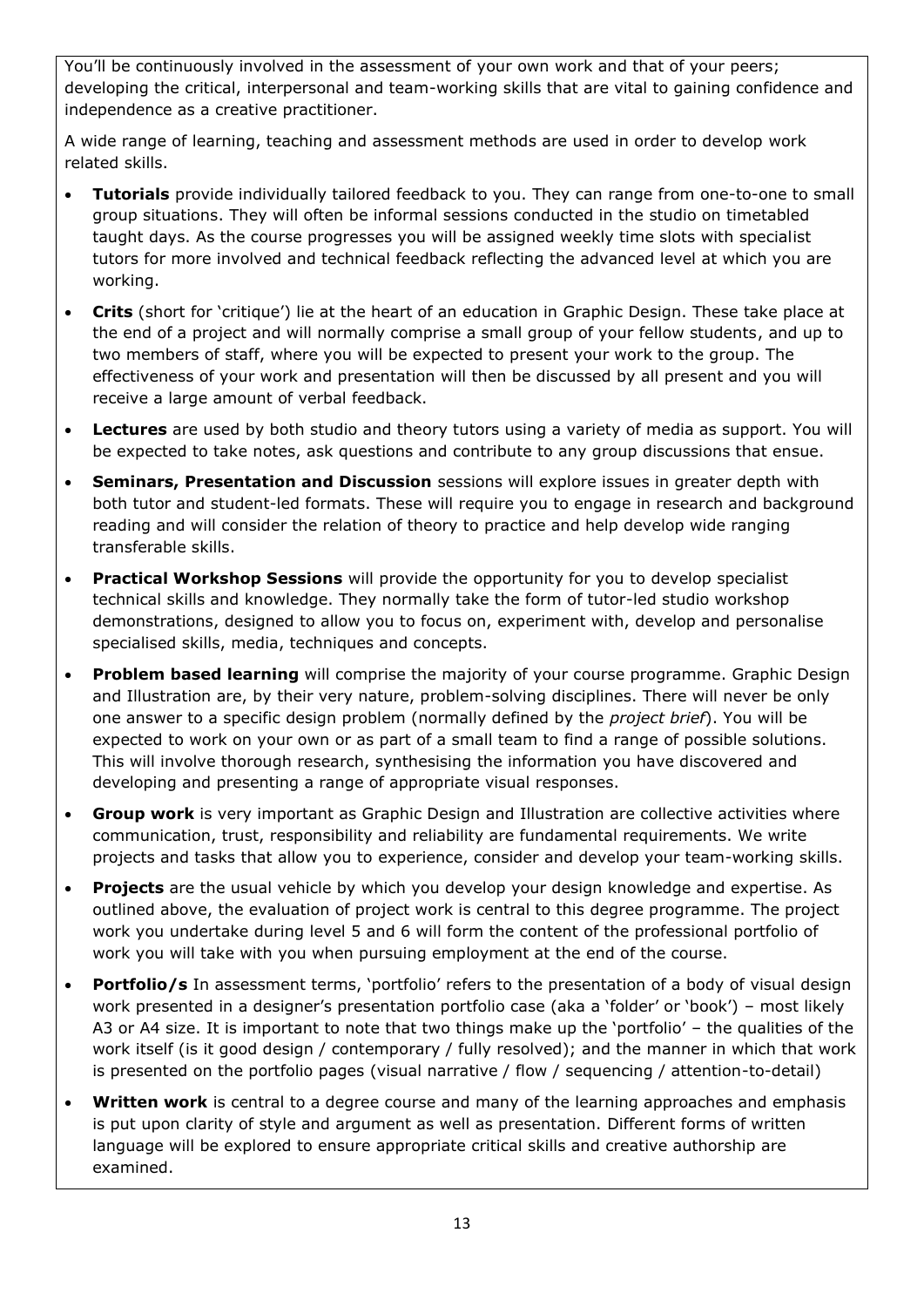- **Self-directed study** forms a natural and expected extension of the formal aspects of the course. Your ultimate success will be dependent on your willingness to develop, experiment with and extend the concepts and approaches introduced by project briefs. It is only with continued application that lasting and valuable progress can be made.
- **E-learning and Blackboard** is the portal to access to project briefs, timetables and lecture notes, to submit module assessments and summative feedback. Learning packages which can be completed at your own pace are also a feature in some modules.
- **Work placement** You will be encouraged and supported in setting up a short (1-2 week) work placement with a company of your choice. It goes without saying that this proves invaluable experience and can be an important stepping stone to your professional career and life after university.

The range of learning teaching and assessment methods used enables different aspects of your learning to be developed and tested. As well as testing what you know and can do at the end of a module (*Summative Assessment*) you'll get regular advice and guidance while your work is in progress (*Formative Feedback*) through one-to-one, peer-to-peer and group tutorials where you will have the opportunity to discuss and develop strategies to develop your work. This enables you to develop and refine the work as it is being produced with the structured guidance required to achieve the best possible results.

The University of Cumbria's Learning, Teaching and Assessment Strategy sets out clear aspirations and commitments for and to our students. Cumbria graduates are enquiring and self-reliant, confident and capable, professionally ready, responsible individuals that are ambitious and proud. These attributes are practiced on every year of study as we support you in your studies. You will find your place in learning environments that will both support and challenge you, explore ideas in and around your discipline, enabling you to grow and develop to become adaptable and reliable agents in the field of graphic design.

# **Course Structure**

There are two semesters each year and which contain either 20 or 40 credit modules and one 60 credit module at level 6. In every module you will be formatively assessed to support your development, and summatively assessed to measure your achievement. The methods we use to teach and assess you are outlined below.

20 credit modules deal with contextual history and theory content or, as in the case of GRAP5070 Type & Typography, advanced specialist skills and knowledge.

The longer 40 and 60 credit modules are dedicated to graphic design practice and professional skills, providing an extended time to critically reflect on and modify conceptual and visual approaches to design problem-solving.. In these modules, professional and employability skills are designed into the creative brief; for example, the client presentation element in GRAP5080 Graphic Design Projects requiring you to pitch your design work in a competitive environment.

Your final module is a 60 credit module where all of your knowledge about graphic design is demonstrated in a body of work for the graduate exhibition. The skills, knowledge and other attributes synthesise at this point and the larger module gives sufficient time for this to develop and find resolution. This is the culmination of your degree where everything comes together and you prepare to graduate as a rounded independent practitioner.

# **Student Support**

We provide responsive learner support that promotes student success. Our approach to learner support is designed to support achievement and progression, champion inclusivity and accessibility,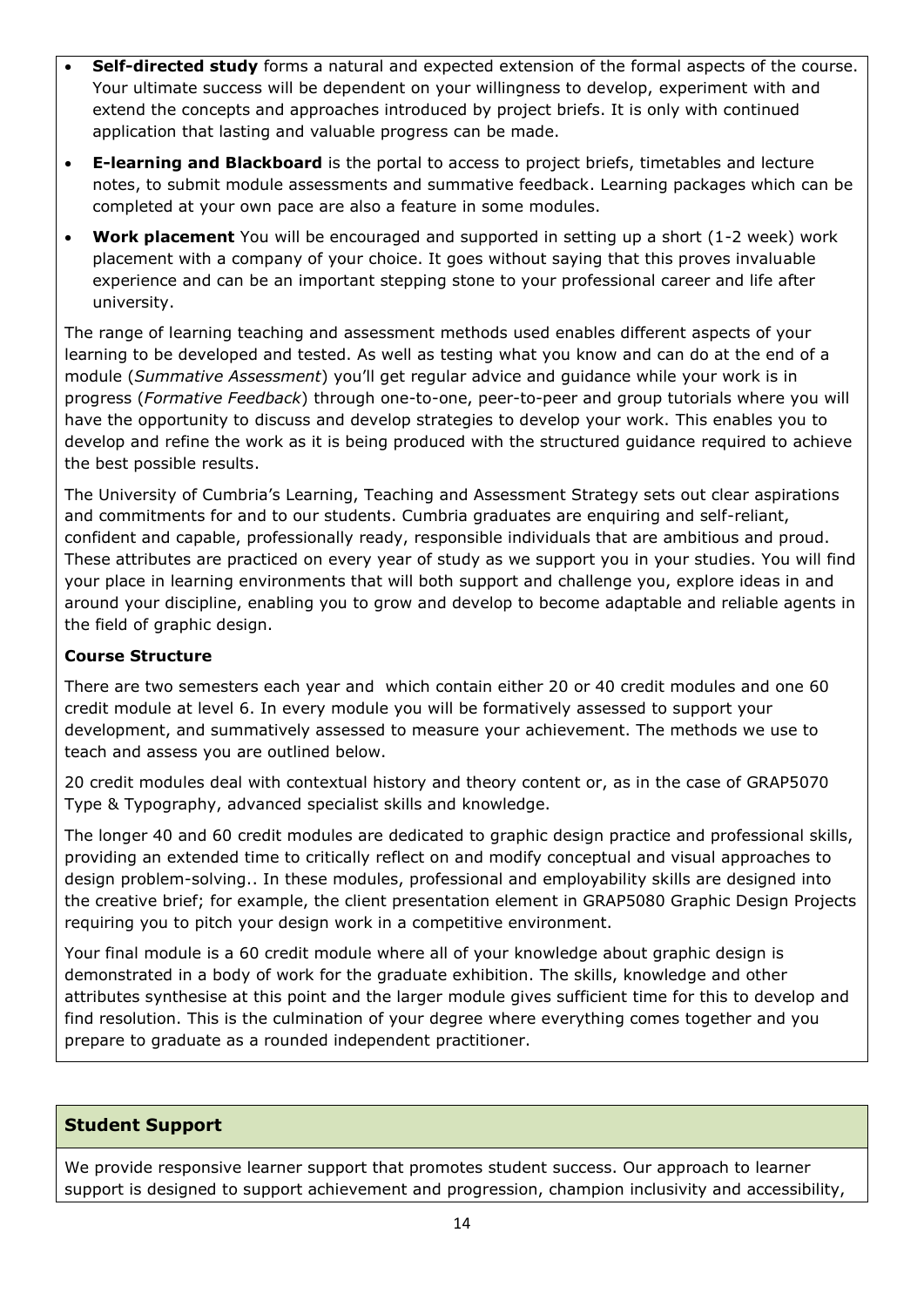prepare you for opportunities beyond study, and promote independence and resilience, enabling you to achieve your potential.

As a student of the University of Cumbria, you will be taught by academics and expert practitioners who facilitate learning through structured inquiry. You will be provided with access to high quality academic resources through physical and digital libraries and will be supported to develop skills that enable you to become a critical, reflective, discerning and independent learner and researcher.

### **Programme Induction**

When you join us you will undergo a comprehensive induction that introduces you to the city of Carlisle, the University, it's systems, how the course works, your tutors and peers. The aim is to give you the information you need to make a confident start to your studies and make you feel part of the Institute of the Arts creative community.

All Level 3 students will share a common induction programme provide the opportunity to meet students from other Level 3 foundation programmes who share common university-wide modules. Some activities will be scheduled with Level 4 students to enable the group to feel part of their four year programme. You will undertake a series of activities designed to form cohesion in the group, orientate yourself to the University campus and meet a range of support services and staff.

You will meet your dedicated Student Transition Advisor who is part of our award winning Student Services. They will run sessions on expectations for studying in higher education and students around the library and learning resources.

Progressing students will not be required to attend all induction activities at Level 4, but will be invited to activities that will enable you to meet and feel fully integrated with your new cohort such as introduction to programme structure, modules and assessments and team building activities. In addition, you will be invited by the programme leader to mentor and support new students in other activities such as campus tours and general tips and guidance on being a UoC student.

### **Studio Accommodation and Technology**

While many students arrive at University with their own computer it is not absolutely necessary because our outstanding Graphic Design and Illustration studio is well equipped with AppleMac computers and industry standard software. You'll be trained on the AppleMac operating system as part of your initial induction, and on specific software packages as the course progresses.

#### **Personal Tutors**

You will also be allocated a Personal Tutor. Your Personal Tutor will be proactively involved in the delivery of your programme and will have contact with you throughout your time at the University. They will support your learning and development, including tutorials and other support as outlined in the Personal Tutor Policy.

Occasionally there might be instances when your Personal Tutor will not be available – for instance, to undertake research activities. In this instance you will be allocated a substitute Personal Tutor from the Programme team.

#### **Academic Tutorials**

Aside from project focussed tutorials you will also have regular tutorials with your personal tutor reflecting on your progress so far and creating strategies for your development and

# **Personal Development Planning**

As you progress through the course you will develop skills in personal conduct, time-management and communications; these skills will make you a more confident individual who has something to say and is able to say it. In every year of study, we work on these personal attributes developing your ability to practice with autonomy and independence.

At level 4 we embed skills of time management, project management, presentation skills and engaged thinking. At level 5 these skills are put into practice with input from client briefs, folio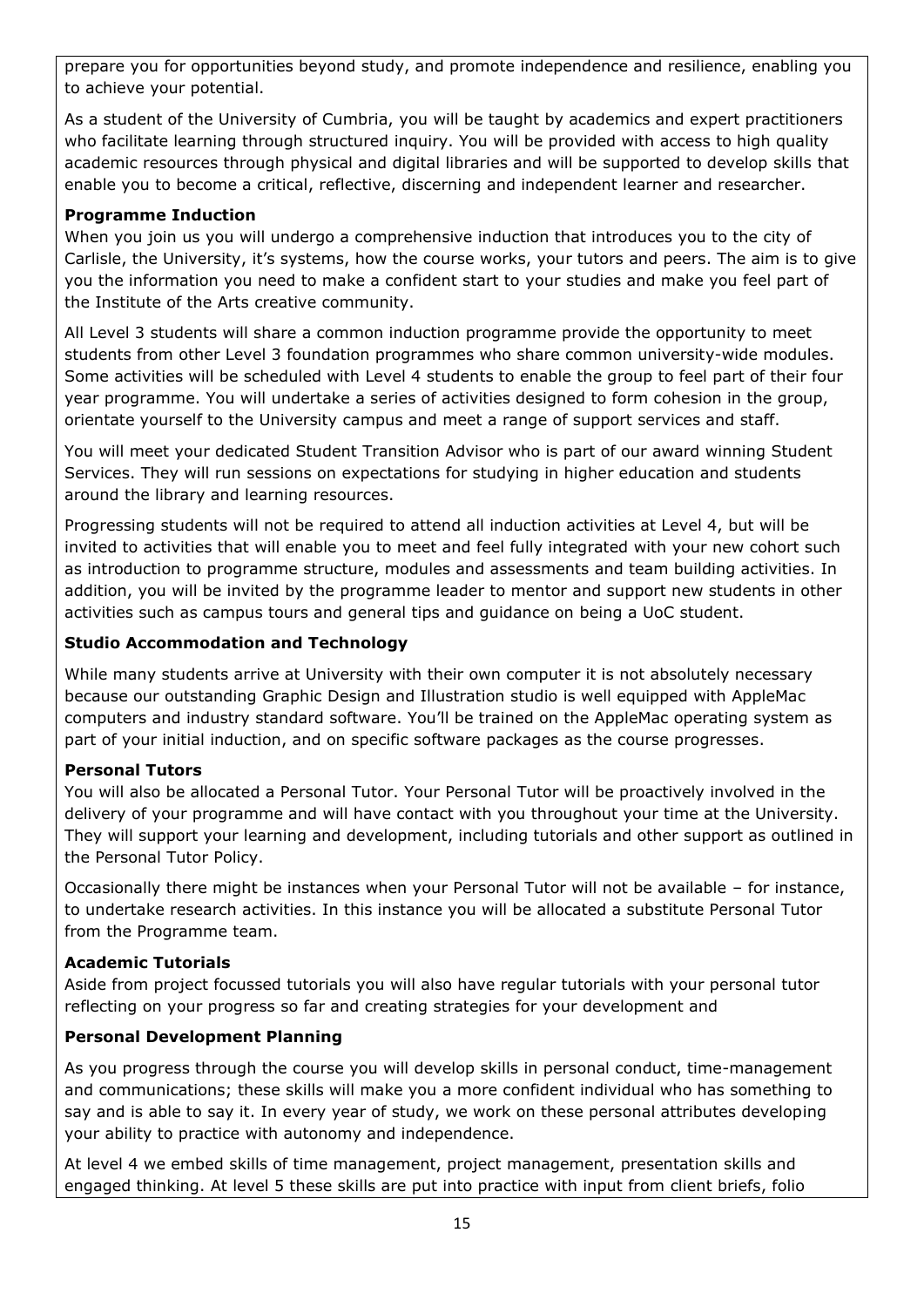reviews and working on collaborative projects that all require you to draw on the skills practiced at level 4. On completion of level 5, you will have gained confidence in your own abilities to produce work, but also to work with others, a crucial attribute in any employment. In your final year, your personal development is the platform upon which you devise your projects, recognise your specialism, communicate that to a wider audience and present your work in a public arena. By this stage in your learning, you will have developed into a creative autonomous individual graphic designer.

# **Library and Academic Support (based in Information Services)**

Module leaders will collaborate with Library and Academic Advisors to ensure that your reading and resource lists are current and items are available via the library discovery tool OneSearch. In order to maximise access, availability and usefulness, ebooks and electronic journal titles will, in most cases, be prioritised. You can access a wide range of electronic and print content using [OneSearch](http://cumbria-primo.hosted.exlibrisgroup.com/primo_library/libweb/action/search.do?vid=44UOC_VU1) and you can find out more about key texts, databases and journals for your subject by accessing the library's [subject resources webpages.](http://my.cumbria.ac.uk/StudentLife/Learning/Resources/Subjects/Home.aspx) Where appropriate, module reading and resource lists will be made available to you electronically using the University's [online reading and resource list system.](https://cumbria.rebuslist.com/)

The **Skills@Cumbria** service can help support your academic skills and success throughout your programme. The service is delivered by a team of professional Library and Academic Advisors. It includes a suite of [online self-help resources](https://my.cumbria.ac.uk/Student-Life/Learning/Skills-Cumbria/) accessible 24/7 via the University's website and Blackboard site. It also provides group and individual advice and guidance accessible through and alongside your course and by different means such as face to face, email or virtual.

# **IT and Technical Support**

Technology is an invaluable asset when it comes to studying, so it's important you know how to make the most out of the excellent [facilities](https://www.cumbria.ac.uk/student-life/facilities/it-facilities/) we have available. Our aim is to ensure you can access university electronic resources from anywhere or any device, whether on or off campus. The Student [Hub](https://universityofcumbria.mydaycloud.com/dashboard/allsorts) is your one-stop gateway to all university systems, Outlook email, and OneDrive.

Whether you consider yourself a computer expert or you're not confident about your IT skills, we're always around to ensure you get the level of support you need. We have a wealth of information and support available on the [website](https://my.cumbria.ac.uk/Student-Life/it-media/) and have a dedicated IT Service Desk where you can talk to someone by phone or log your question online from anywhere, at any time.

# **Staff and Student Services**

Staff and Student Services offer a wide range of support, including: careers and employability, financial help, counselling, health and wellbeing and support for disabled students and those with specific learning requirements. We know that you want to get the most out of your programme, make the best use of your time and find or continue in the career you always dreamed of. Access university support and facilities easily and quickly via the [website](https://my.cumbria.ac.uk/) and/or via the Student Services guidance tile on the **Student Hub.** 

In addition to the range of guidance above, you have the opportunity to further develop your personal, academic and professional skills by taking part in a number of initiatives coordinated and delivered by professional services advisers:

# **Headstart**

Head Start is a self-learning pre-entry module that is completed online and at your own pace. The module gives new undergraduate students an opportunity to prepare for their transition into university and to start to develop the academic skills that will help them become successful students.

All UG students are given the opportunity to register and complete Head Start prior to entry on their main programme of study. If you haven't been able to complete Head Start before starting your course, you can access the module via Blackboard by selecting the Skills@Cumbria tab and then the Head Start tile. Learning at university, academic writing and referencing are the key topics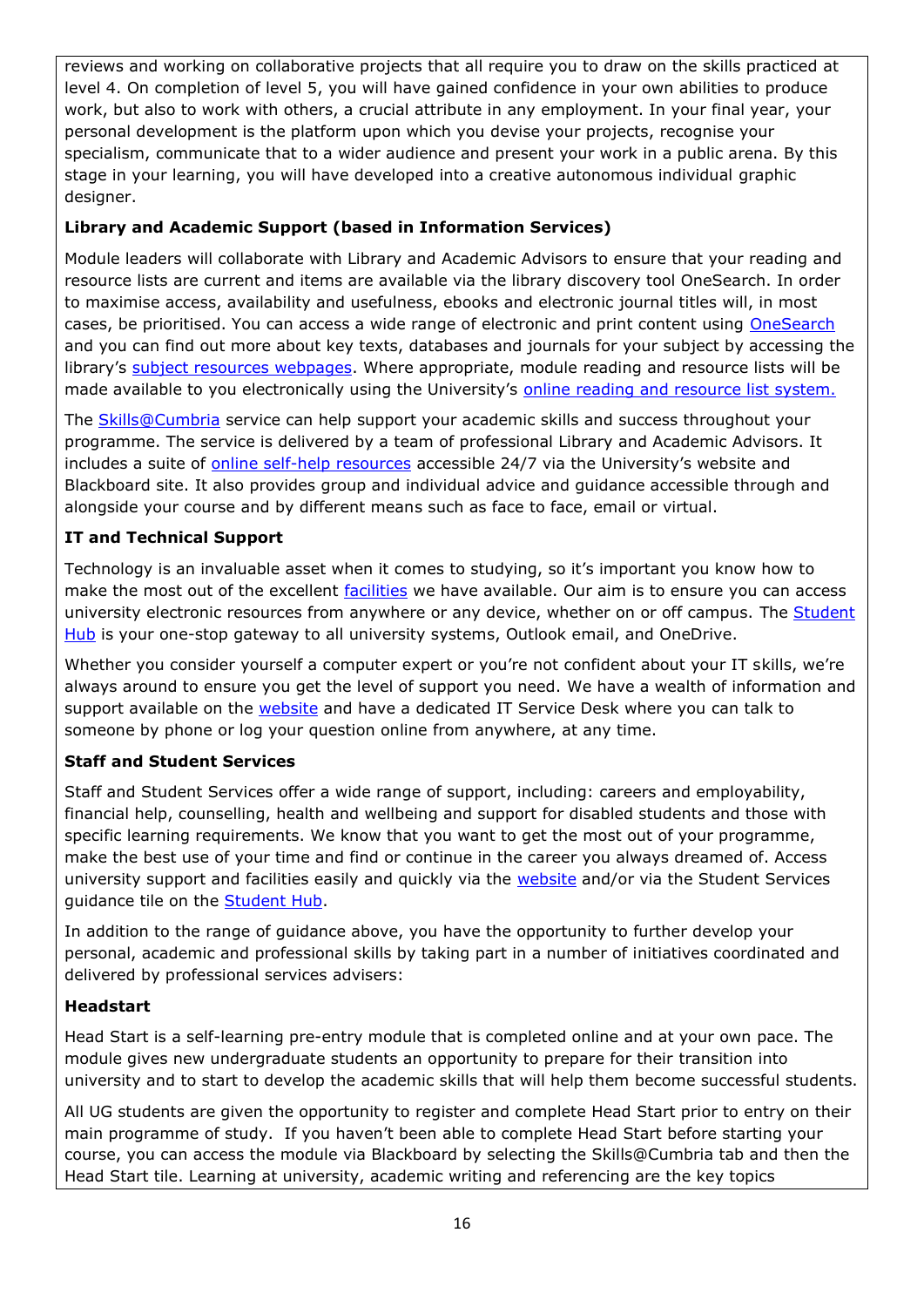introduced in the module and previous students have told us how useful they have found the online resources and activities.

# **Head Start Plus**

Head Start Plus is also an online skills development course, designed to support students who are about or who have just started study at level 5 or 6. This course is particularly recommended to students who may not have studied at HE level for some time or who are transitioning into the higher HE levels. The course provides a useful refresh on academic skills and practice and an insight into the expectations of tutors at those levels.

This course is free and available via the Open Education Platform powered by Blackboard. To access the course, follow the link to<https://openeducation.blackboard.com/cumbria> and set-up a free account with Open Education. Once logged on, select the course free of charge and work through it at your own pace.

# **Peer Mentoring @ Cumbria**

You will be allocated a student Mentor who will be in touch to offer a non-judgemental and friendly hand and to help with various aspects of your student experience, from making friends to settling in, to helping you understand the expectations of academic study and dealing with assessment worries.

### **Mature Students' Events**

Whether it is a coffee morning, lunchtime gathering or a social event, there are events happening throughout the year to link you up with other mature students who will also be juggling a number of commitments alongside their studies.

### **Help is at Hand Events**

Keep a look out for these interactive events on campus around October and January. You are encouraged to attend these as they showcase the range of support available here and gives you the opportunity to talk to people from Finance, Accommodation, the Students' Union, the Wellbeing and Disability Team etc.

#### **Career Ahead**

Career Ahead is the University's Employability Award, which gives students the opportunity to make their graduate CV stand out. Based on what employers look for in an ideal candidate, this award works with students to identify any gaps in their skill set, reflect on their experiences and develop further skills. The University of Cumbria's employability award is split into three stages: Bronze, Silver and Gold, with a further Career Ahead + Platinum level. Students' engagement in extra curricula activities such as volunteering, part-time work, project and charity work and peer mentoring are recognised within Career Ahead. To find out more or to register, email [careerahead@cumbria.ac.uk.](mailto:careerahead@cumbria.ac.uk)

#### **International Students**

As an international student you will be supported in your transition into the UK Higher Education system. You will join your cohort and be expected to undergo the inductions into the graphic design area and other resource areas in the Institute of the Arts in the same manner as domestic students. We will assess your design portfolio and identify any areas that need some extra work; tutors will support you in achieving that work. You will be allocated a personal tutor and engage with Personal Development Planning, as outlined in the sections above. The International Team will support you in your time studying in the UK and the Student's Union will be a place to explore and establish new friends and communities of support.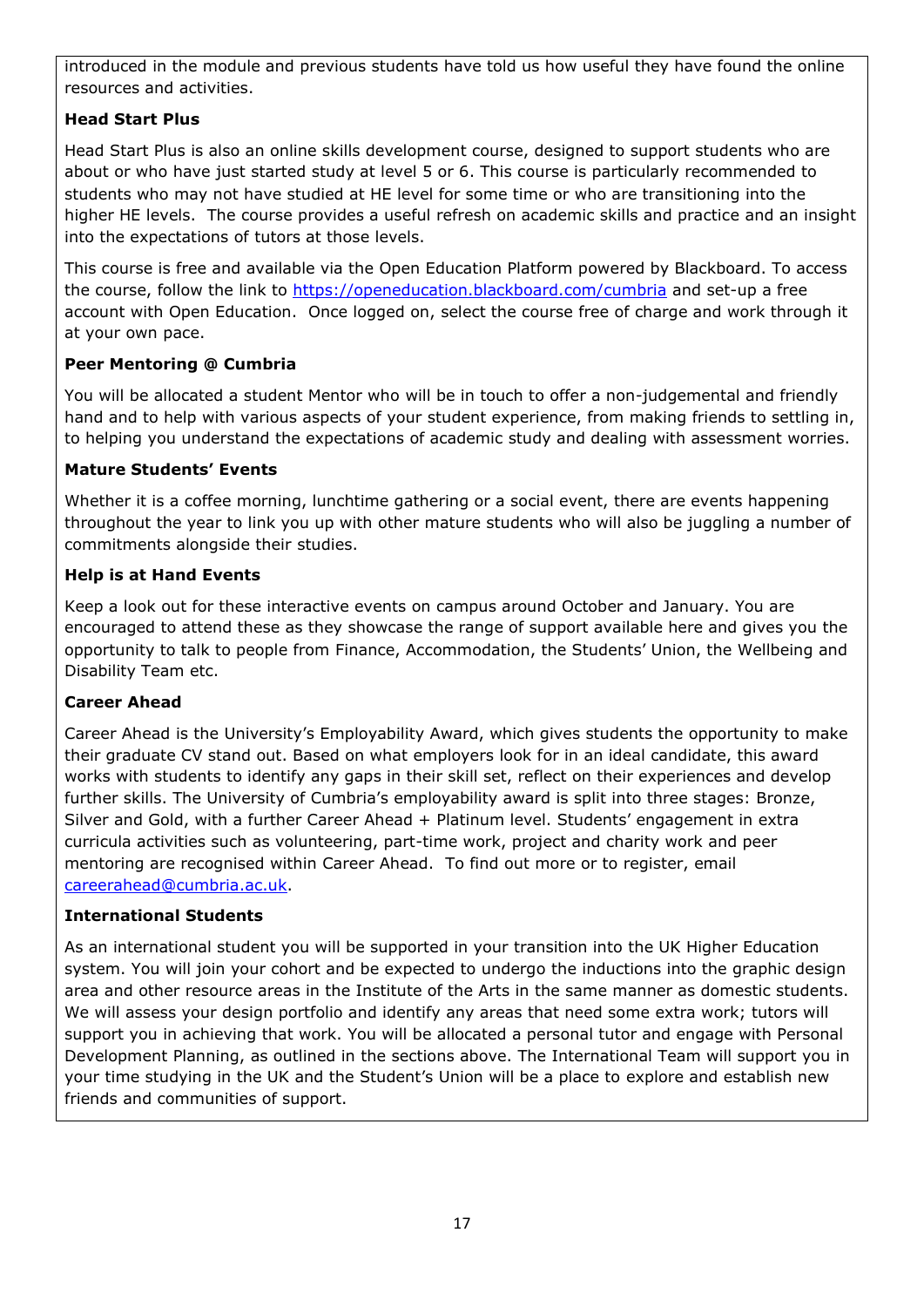| <b>Programme Curriculum Map</b> |                              |                                         |                |                          |                                       |
|---------------------------------|------------------------------|-----------------------------------------|----------------|--------------------------|---------------------------------------|
| <b>Academic</b><br><b>Level</b> | <b>Module</b><br><b>Code</b> | <b>Module Title</b>                     | <b>Credits</b> | <b>Module</b><br>Status* | <b>Programme Outcomes</b><br>achieved |
| 3                               | ARTD3000                     | Making Images                           | 20             | Compulsory               | K1, K3, S1, S2                        |
| 3                               | ARTD3010                     | Making Objects                          | 20             | Compulsory               | K1, K2, S2                            |
| 3                               | ARTD3020                     | <b>Visual Enquiry</b>                   | 20             | Compulsory               | K2, K3, S1, S2                        |
| 3                               | ARTD3030                     | Environment                             | 20             | Compulsory               | K1, K2, S2                            |
| 3                               | ARTD3040                     | Portfolio and Progression               | 40             | Compulsory               | K1, K2, K3, S1, S2                    |
| $\overline{4}$                  | <b>VCOM4000</b>              | <b>Introducing Visual Communication</b> | 40             | Compulsory               | K4, K5, S3, S4, S5, S6                |
| 4                               | <b>UCIA4030</b>              | <b>Cultural Contexts</b>                | 20             | Compulsory               | K5, K6, S5, S6                        |
| $\overline{4}$                  | <b>UCIA4020</b>              | <b>Collaborative Practice</b>           | 20             | Compulsory               | K4, S3, S4, S5, S6                    |
| $\overline{4}$                  | GRAP4040                     | Multi-Dimensional Graphic Design        | 40             | Compulsory               | K4, S3, S4, S5, S6                    |
| 5                               | GRAP5060                     | The Designer's Toolkit                  | 40             | Compulsory               | K7, K8, K10, S7, S8, S9, S10          |
| 5                               | GRAP5070                     | Type & Typography                       | 20             | Compulsory               | K9, K10, S7, S10                      |
| 5                               | <b>GRAP5080</b>              | Graphic Design Projects                 | 40             | Compulsory               | K7, K8, K10, K11, S7, S8, S9, S10     |
| 5                               | <b>GRAP5090</b>              | The Critical Designer                   | 20             | Compulsory               | K7, K9, S9, S10                       |
| 6                               | GRAP6050                     | Advanced Design Projects                | 40             | Compulsory               | K12, K13, K14, S11, S13, S14          |
| 6                               | ARTD6000                     | Independent Research Paper              | 20             | Compulsory               | K14, S12, S14                         |
| 6                               | GRAP6060                     | Graphic Design Showcase                 | 60             | Compulsory               | K15, K16, K17, S15, S16, S17, S18     |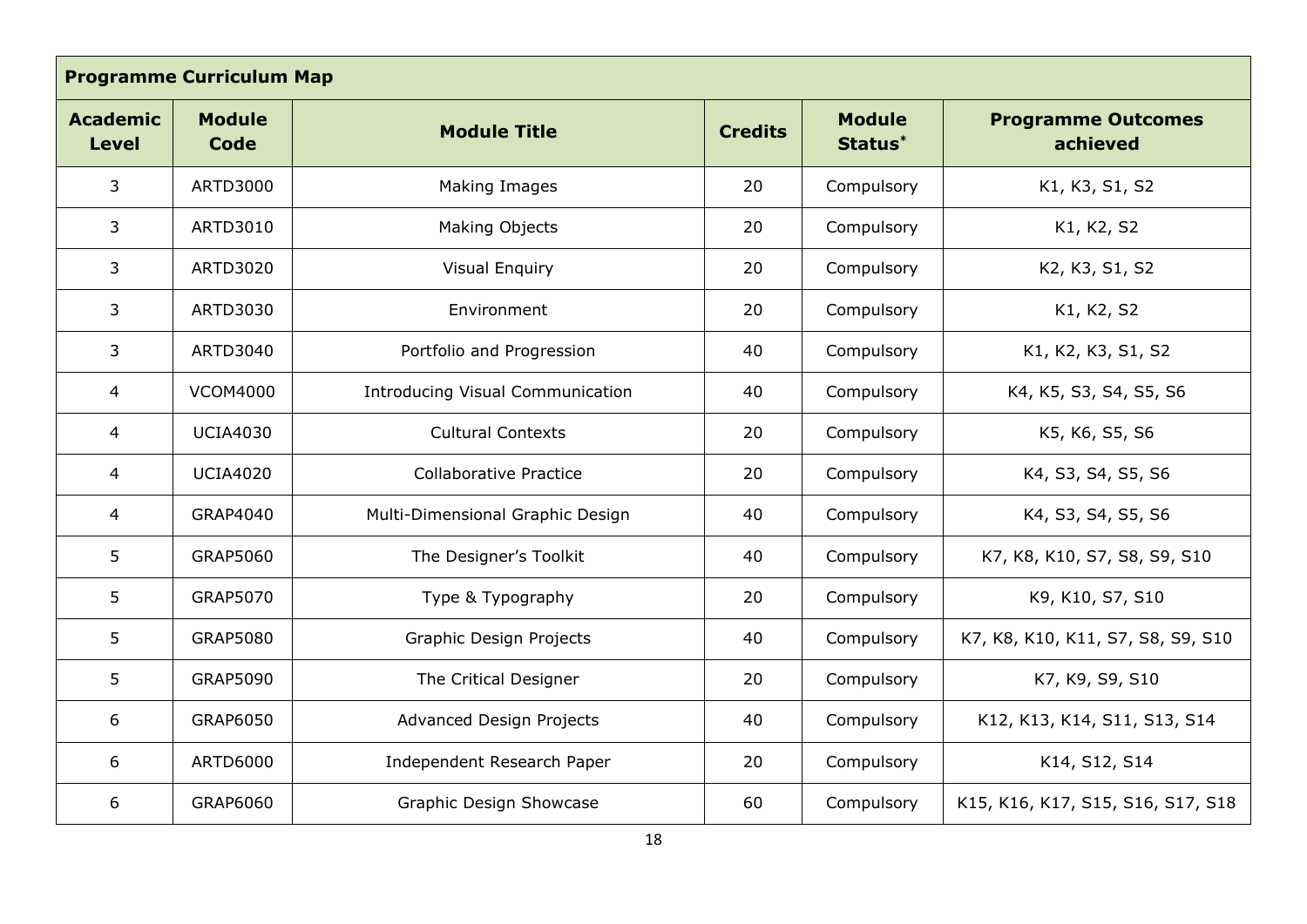#### **Notes**

This programme operates in accordance with the University's [Academic Regulations and Academic Procedures and Processes](https://unicumbriaac.sharepoint.com/sites/CL/CorporateLibrary/Academic%20Regulations%202018-19.pdf) with the following permitted exceptions:

Larger modules of 40 and 60 credits are recognised by the QAA to be typical in Art and Design programmes, and reflect the pedagogic approach that encourages independent working on significant bodies of work.

The 40 and 60 credit modules are all dedicated visual practice modules and have been designed such to:

- **Enable progression:** the intensity of the modules will establish and ensure a working practice that is maintained throughout the degree from level 4 to 6, and designed so that you will be equipped to meet the increasing expectations as you progress through each level.
- **Streamline assessments:** the longer modules allow fewer assessments with a greater emphasis on linking practice to professional outcomes, hence you will be more focused and driven on achieving holistically rather than in separate components.
- **Reduce the Intended Learning Outcomes (ILOs):** as with the streamlining of assessment, this would have the same effect of the ILOs, these can be more focused and relevant to real-world expectations.

In response to student and industry feedback, the modules are designed so that you have a longer period to rigorously develop your work. This aspect allows you to manage bigger projects, develop personal management skills and experience a practice more closely related to the time-frames and conditions experienced in industry. You will be well supported with formative assessment points and interim objectives.

| * Key to Module Statuses  |                                                                                                                                                                                                                                   |  |
|---------------------------|-----------------------------------------------------------------------------------------------------------------------------------------------------------------------------------------------------------------------------------|--|
| <b>Compulsory Modules</b> | Must be taken although it may possible to condone/compensate as a marginal fail (within the limits set out in the Academic<br>Regulations and provided that all core or pass/fail elements of module assessment have been passed) |  |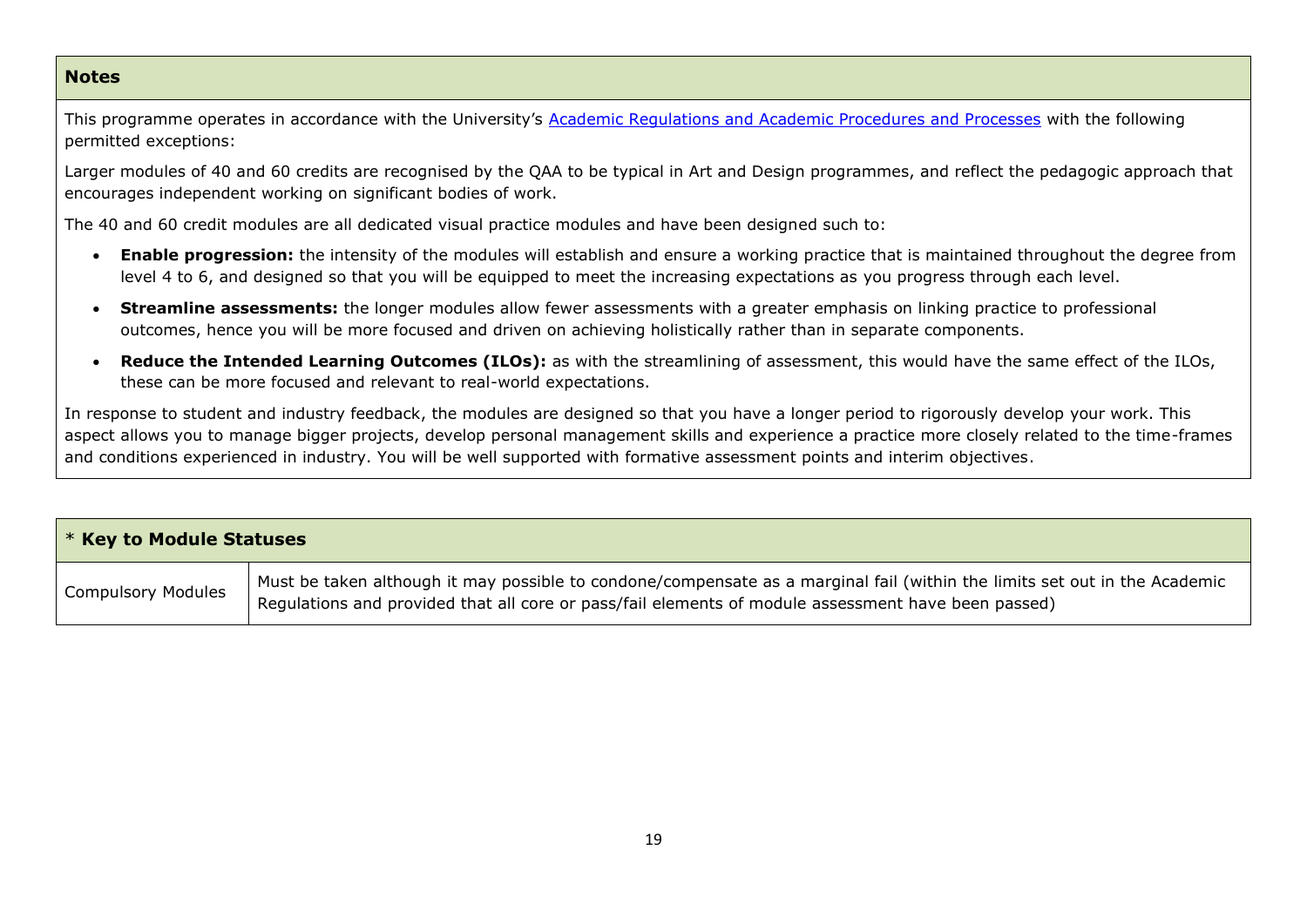| <b>Programme Delivery Structure: Full Time</b>                                        |                                                                                        |                                                    |                                      |                                      |
|---------------------------------------------------------------------------------------|----------------------------------------------------------------------------------------|----------------------------------------------------|--------------------------------------|--------------------------------------|
| <b>Module</b>                                                                         |                                                                                        | <b>Delivery Pattern</b>                            |                                      | <b>Approximate</b>                   |
| Code                                                                                  | <b>Module Title</b>                                                                    | <b>Autumn Semester /</b><br><b>Spring Semester</b> | Method(s) of<br><b>Assessment</b>    | <b>Assessment</b><br><b>Deadline</b> |
| <b>ARTD3000</b>                                                                       | Making Images                                                                          | Autumn Semester                                    | Project Work                         | November                             |
| ARTD3010                                                                              | <b>Making Objects</b>                                                                  | Autumn Semester                                    | Project Work                         | December                             |
| <b>ARTD3020</b>                                                                       | <b>Visual Enquiry</b>                                                                  | Autumn Semester                                    | Portfolio                            | December                             |
| ARTD3030                                                                              | Environment                                                                            | Spring Semester                                    | Project Work<br>Report               | March                                |
| ARTD3040                                                                              | Portfolio and Progression                                                              | Spring Semester                                    | Project Work<br><b>Set Exercise</b>  | May                                  |
|                                                                                       | Students exiting at this point with 120 credits would receive an FDCert Graphic Design |                                                    |                                      |                                      |
| <b>VCOM4000</b>                                                                       | <b>Introducing Visual Communication</b>                                                | Autumn Semester                                    | Project Work                         | December                             |
| <b>UCIA4030</b>                                                                       | <b>Cultural Contexts</b>                                                               | Autumn Semester                                    | Set Exercise / Written<br>Assignment | December                             |
| <b>UCIA4020</b>                                                                       | <b>Collaborative Practice</b>                                                          | <b>Spring Semester</b>                             | Project Work                         | May                                  |
| GRAP4040                                                                              | Multi-Dimensional Graphic Design                                                       | <b>Spring Semester</b>                             | Project Work 75%<br>Set Exercise 25% | May                                  |
| Students exiting at this point with 240 credits would receive a CertHE Graphic Design |                                                                                        |                                                    |                                      |                                      |
| GRAP5060                                                                              | The Designer's Toolkit                                                                 | Autumn Semester                                    | Project Work 80%                     | December                             |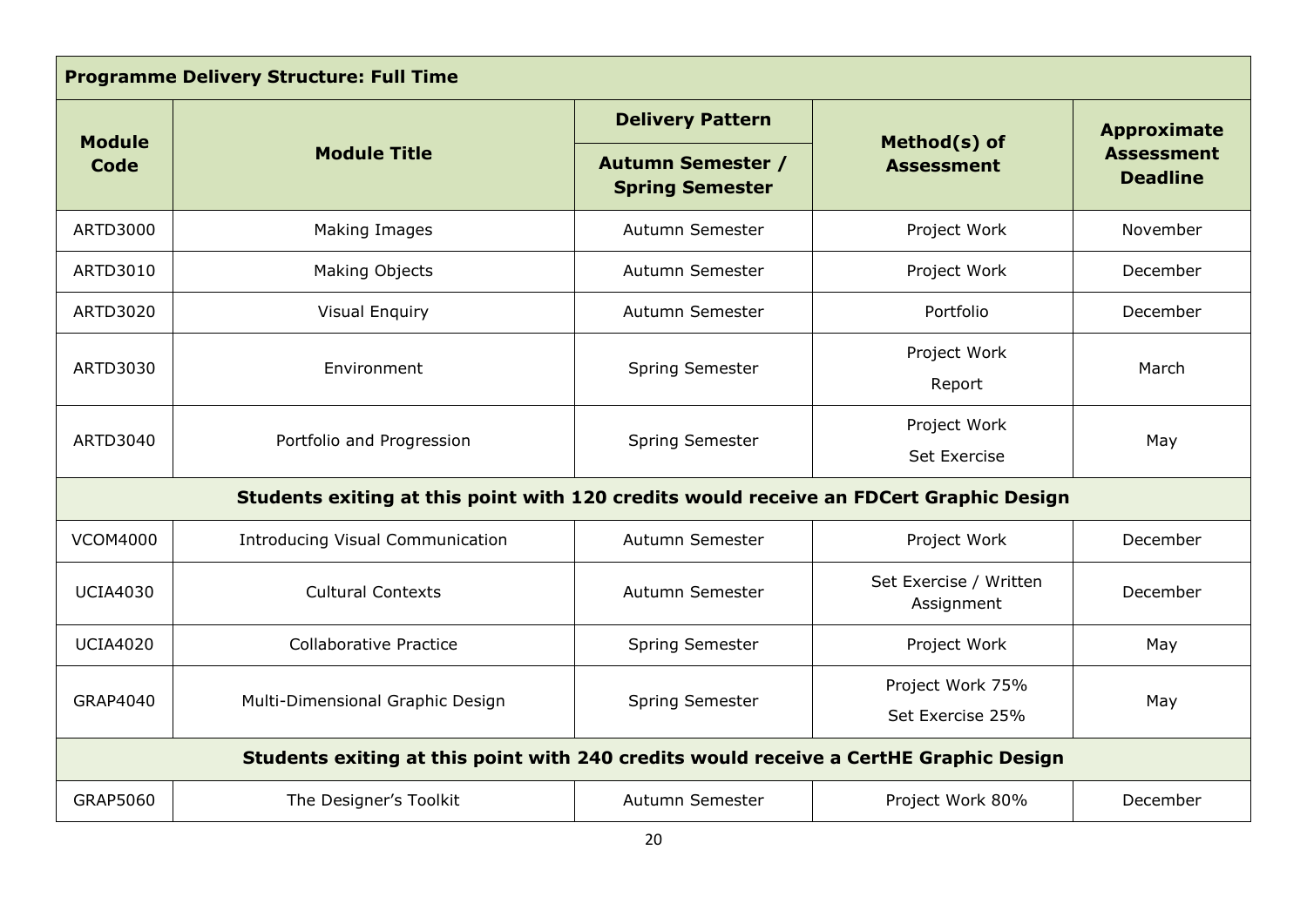|                                                                                             |                                 |                        | Set Exercise 20%                  |          |
|---------------------------------------------------------------------------------------------|---------------------------------|------------------------|-----------------------------------|----------|
| <b>GRAP5070</b>                                                                             | Type & Typography               | Autumn Semester        | Project Work                      | December |
| GRAP5080                                                                                    | Graphic Design Projects         | <b>Spring Semester</b> | Portfolio                         | May      |
| GRAP5090                                                                                    | The Critical Designer           | <b>Spring Semester</b> | Written Assignment                | May      |
| Students exiting at this point with 360 credits would receive a DipHE Graphic Design        |                                 |                        |                                   |          |
| ARTD6000                                                                                    | Independent Research Paper      | Autumn Semester        | <b>Dissertation</b>               | December |
| GRAP6050                                                                                    | <b>Advanced Design Projects</b> | Autumn Semester        | Project Work                      | December |
| Students exiting at this point with 420 credits would receive an Ordinary BA Graphic Design |                                 |                        |                                   |          |
| GRAP6060                                                                                    | Graphic Design Showcase         | <b>Spring Semester</b> | Portfolio 70%<br>Set Exercise 30% | May      |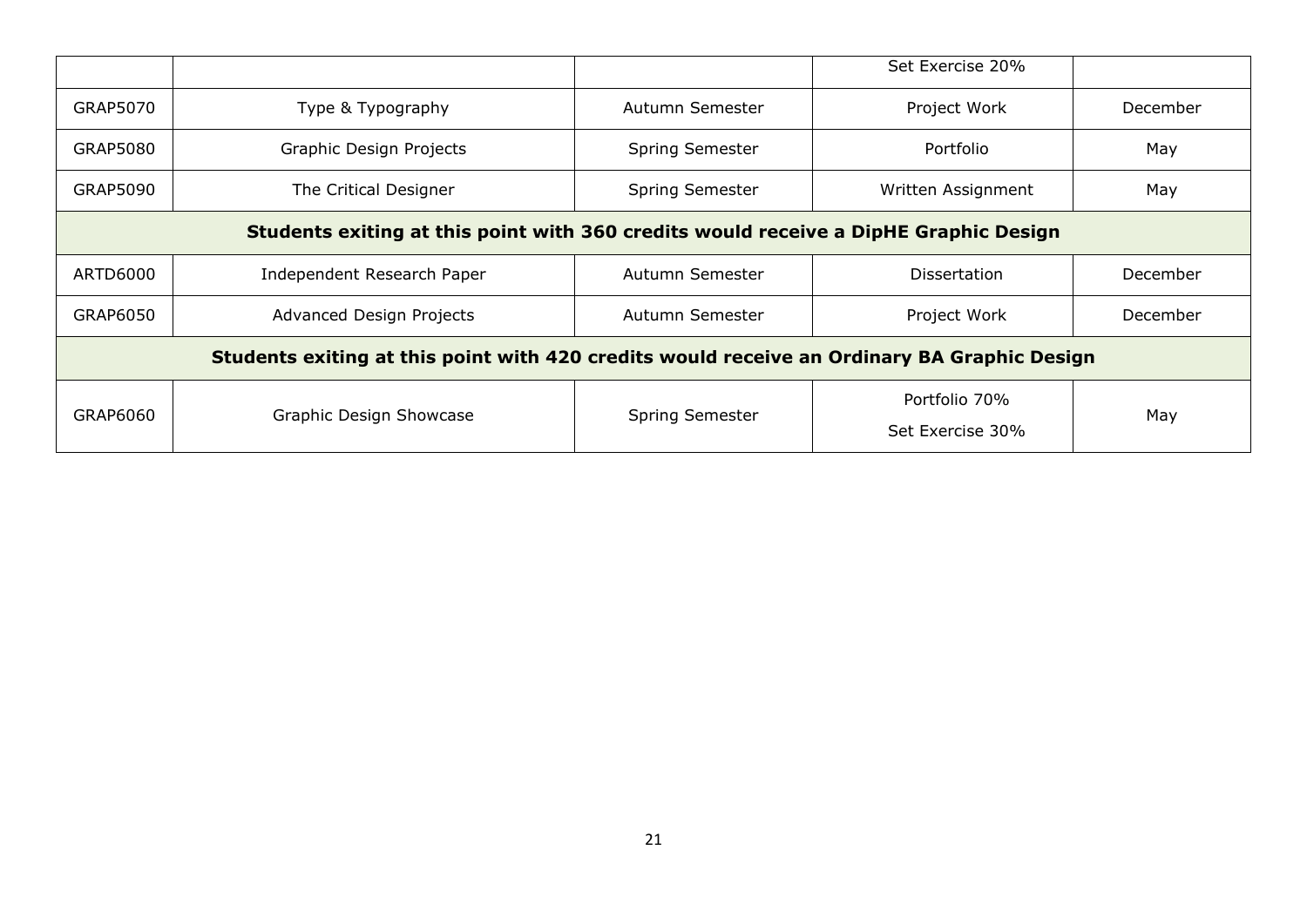| Methods for Evaluating and Improving the Quality and Standards of Learning                                                                                                                                                                                           |                                                                                                                                                                                                                                                                                                                                                                                  |  |  |
|----------------------------------------------------------------------------------------------------------------------------------------------------------------------------------------------------------------------------------------------------------------------|----------------------------------------------------------------------------------------------------------------------------------------------------------------------------------------------------------------------------------------------------------------------------------------------------------------------------------------------------------------------------------|--|--|
| <b>Mechanisms used for the</b><br><b>Review and Evaluation of</b><br>the Curriculum and<br><b>Learning, Teaching and</b><br><b>Assessment Methods</b>                                                                                                                | <b>Module Evaluation</b><br>$\bullet$<br><b>Student Voice Meetings</b><br>Programme Validation and Periodic Review<br>$\bullet$<br><b>Annual Monitoring</b><br>$\bullet$<br>Peer Review of Teaching<br>$\bullet$<br><b>External Examiner Reports</b><br>$\bullet$<br>Student Success and Quality Assurance Committee<br>Integrated Foundation Year Management Group<br>$\bullet$ |  |  |
| <b>Mechanisms used for</b><br>gaining and responding to<br>feedback on the quality of<br>teaching and the learning<br>experience - gained from:<br>Students, graduates,<br>employers, placement<br>and work-based learning<br>providers, other<br>stakeholders, etc. | <b>Staff Student Forum</b><br><b>Course Team Meetings</b><br><b>Student Voice Meetings</b><br>$\bullet$<br><b>Module Evaluation Forms</b><br>$\bullet$<br>Programme Evaluation: National Student Survey, UK<br>$\bullet$<br><b>Engagement Survey</b><br>Module/Programme/Personal tutorials<br>$\bullet$<br>Meetings with External Examiners                                     |  |  |

| <b>Date of Programme</b><br><b>Specification Production:</b>                | May 2018   |  |
|-----------------------------------------------------------------------------|------------|--|
| <b>Date Programme</b><br><b>Specification was last</b><br>updated:          | 23.12.2021 |  |
| For further information about this programme refer to the programme page on |            |  |

**For further information about this programme, refer to the programme page on the University website:** 

**<https://www.cumbria.ac.uk/study/courses/undergraduate/graphic-design/>**

| The following information has implications for potential international applicants<br>who require a Tier 4 visa to study in the UK |                |  |
|-----------------------------------------------------------------------------------------------------------------------------------|----------------|--|
| Is the placement requirement more than 50%<br>of the programme?                                                                   | No             |  |
| If yes, what % of the programme is the<br>placement requirement?                                                                  | Not applicable |  |